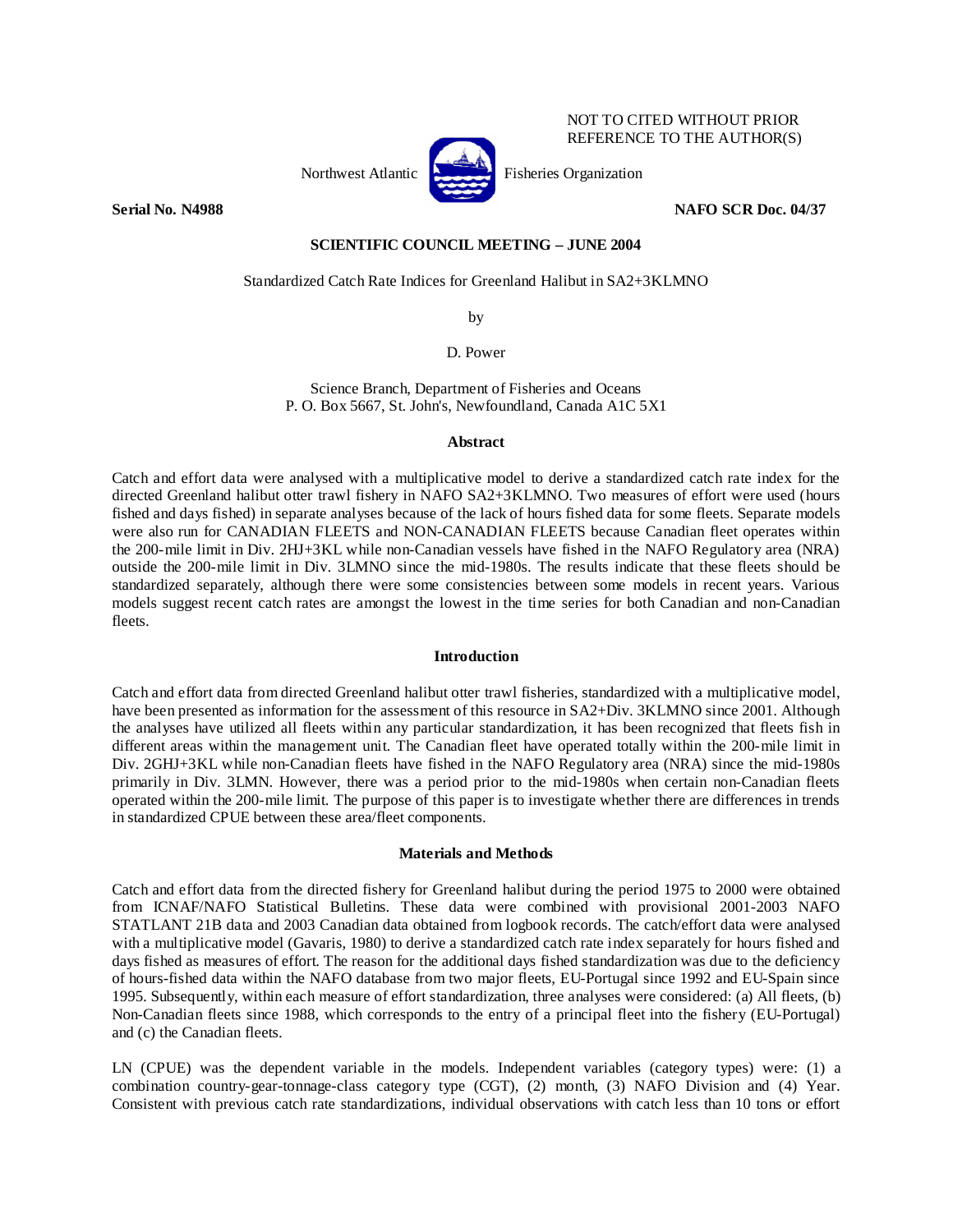less than 10 hours were eliminated prior to analysis for the "hours fished" models. Subsequently, within each dependent variable, categories with arbitrarily less than five observations were also eliminated, with the exception of the variable "year", which is the purpose of the standardization. For the "days fished" models the only difference in data elimination was for those observations where the effort was less than 5 days fished. When these arbitrary data selection criteria were applied, the analyses for non-Canadian fleets could only be conducted on the data from 1992 onward. Residual plots for all runs did not indicate model misspecification. An initial run of the ALL FLEETS hours fished data did not indicate problematic interaction effects and so all subsequent runs were conducted only on the four main effects noted previously.

# **Results and Discussion**

# (Model 1) ALL FLEETS 2G to 3N

For the "hours fished" standardization, the regression was significant ( $p < 0.05$ ), explaining 57% of the variation in catch rates (Table 1). Although there was a significant year effect, there were only two years (1997 and 2002) that were significantly different from the 1975 reference year. Based on the regression coefficients, over the entire time series catch rates were better in winter, highest in Subarea 2 and lowest in Div 3M. The standardized catch rate index (Table 2; Fig. 1, upper panel) shows high between and within year variability, especially in the late-1970s to mid-1980s. There was an increasing trend in catch rate from the mid-1970s that peaked in 1982. CPUE subsequently fluctuated but declined by 60% to the lowest rate estimated in 1997. Catch rate increased from 1997 to 2000, which was the highest rate in the previous 10 years, declined to the lowest rate in the series in 2002 and increased by 17% in 2003. The increase between 1997 and 2000 is consistent with improved recruitment of several successive yearclasses born between 1993-1995 (Bowering, 2001; Mahe and Bowering, 2001). The 2003 estimate is based solely on preliminary Canadian data. The percentage of otter trawl catch with reported hours fished effort utilized in the analysis, after the selection criteria were applied, ranged from 5% in 1980 to 80% in 1994 and averaged 17% since 1995.

For the "days fished" standardization, the regression was also significant ( $p < 0.05$ ), explaining 52% of the variation in catch rates (Table 3). Similar to the "hours fished" index, over the whole time period, catch rates were generally higher in winter, highest in Subarea 2 and lowest in Div. 3M, based on the coefficients in Table 3. The standardized catch rate index (Table 4, Fig. 2 upper panel) also shows high between and within year variability prior to the 1990s. The catch rate index shows a similar trend to the hours-fished model. From the mid-1970s to the highest estimate in the series in 1982 the index increased by about 10%. Catch rate subsequently declined by 46% to 1988, with the exception of an anomalous increase in 1987. Between 1988 and 1995 the index shows two cycles of increase followed by a decrease. The index declined gradually to the second lowest value in the series in 1998. Catch rate increased sharply to 2000, which was the highest rate in the previous 13 years, then declined to the lowest rate in the series in 2002 and increased by 23% in 2003. The 2003 estimate is based on preliminary data from Canada and Statlant 21B data from Estonia which was incorporated into the model for the first time. The percentage of otter trawl catch with reported days fished effort utilized in the analysis, after the selection criteria were applied, ranged from 5% in 1980 to 85% in 1994 and averaged 33% from 1995-2002.

### (Model 2) NON-CANADIAN FLEETS in the NRA (3LMN)

For the "hours fished" standardization, the regression was significant ( $p < 0.05$ ), explaining 56% of the variation in catch rates (Table 5). Based on the regression coefficients, over the whole time period catch rates were highest in winter and drop off as the year progresses, and, were similar in 3LNO and much lower in Div. 3M. The standardized catch rate index (Table 5, Fig. 1 middle panel) increased by 22% from 1992 to 1993, the highest in the series. Catch rate then declined in each year to 1997, the lowest in the series, and then increased in sequence to 2000. The index declined substantially in 2001 and remained at that level in 2002. These values are the second lowest in the time series and are about 50% lower than the highest in the series in 1993. The percentage of otter trawl catch with reported hours fished effort utilized in the analysis, after the selection criteria were applied, ranged from 9% in 2001 to 84% in 1994 and averaged 17% since 1995.

For the "days fished" standardization, the regression was also significant ( $p < 0.05$ ), explaining 54% of the variation in catch rates (Table 6). Similar to the "hours fished" index, over the whole time period, catch rates were generally higher in winter and dropped off as the year progresses, and, that Div. 3M catch rate was comparatively the lowest.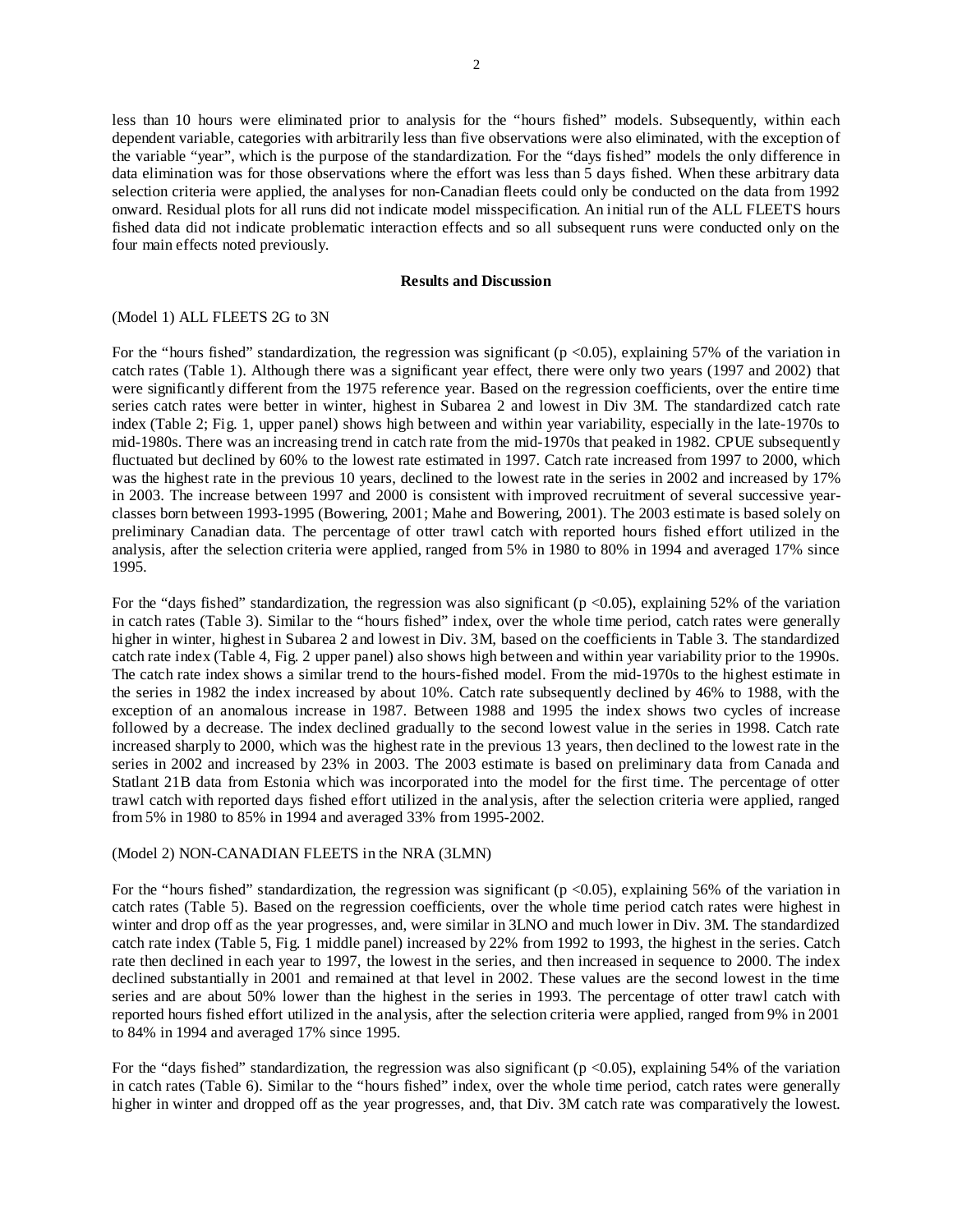The standardized catch rate index (Table 6, Fig. 2 middle panel) shows a similar trend to the hours fished model. Catch rate increased from 1992 to 1993, the highest in the series, and subsequently declined by 43% to 1997. The index increased each year to 2000 then declined rapidly to 2002. The 2002 value is the lowest in the series and represented a 42% reduction from the 2000 estimate, which was comparable to the highest rate in the series in 1993. The percentage of otter trawl catch with reported days fished effort utilized in the analysis, after the selection criteria were applied, ranged from 20% in 2002 to 89% in 1994 and averaged 38% since 1995.

#### (Model 3) CANADIAN FLEETS (2HJ3KL inside 200-mile limit)

For the "hours fished" standardization, the regression was significant ( $p < 0.05$ ), explaining 59% of the variation in catch rates (Table 7). Based on the regression coefficients, over the entire time series catch rates were better in late summer, highest in Div. 2H and similar but lower in Div 2J+3KL. The standardized catch rate index (Table 8, Fig. 1 lower panel) shows much within year variability. Catch rate more than doubled from the lowest value in the series in 1976 to 1978. There was a period of stability from 1978 to 1984. During this period of stability, the highest catch rates over the series were realized. Catch rate declined by 65% from 1984 to 1992 although there were some sporadic increases over this period. The 1992 value was the second lowest in the series. Between 1992 and 2001 catch rates increased gradually while doubled over this period. Catch rate declined in 2002 and again in 2003. The 2003 value is amongst the lowest in the time series. The percentage of otter trawl catch with reported hours fished effort utilized in the analysis, after the selection criteria were applied, ranged from 10% in 1976 to 99% in 2000 and averaged 83% since 1995.

For the "days fished" standardization, the regression was also significant ( $p < 0.05$ ), explaining 56% of the variation in catch rates (Table 9). Similar to the "hours fished" index, over the whole time period, catch rates were better in late summer, highest in Div. 2H and similar but lower in Div 2J+3KL. The standardized catch rate index (Table 10, Fig. 2 lower panel) shows much within year variability. Catch rate more than doubled from the lowest value in the series in 1976 to 1978. There was a period of stability from 1978 to 1983. During this period of stability, the highest catch rates over the series were realized. Catch rate declined by 60% from 1983 to 1988 although there were some sporadic increases over this period. The 1988 value was the second lowest in the series. Catch rate increased by 85% in 1989 and was stable to 1997. Catch rate declined to the lowest value in the series in 1998 and subsequently increased each year to 2001, more than doubling over the period. Catch rate declined in 2002 and again in 2003. The 2003 value was similar to the catch rates in the stable period from 1989 to 1997. The percentage of otter trawl catch with reported days fished effort utilized in the analysis, after the selection criteria were applied, ranged from 10% in 1976 to 99% in 2002 and averaged 79% since 1995.

#### **Summary and Conclusions**

Based on differences in trends in the catch rate models between CANADIAN and NON-CANADIAN fleets for the years since 1992, it appears that separate standardizations should be considered in future. This may be related to the fact that Canadian fleets fish within the 200-mile limit and all other fleets operate in the NAFO regulatory, outside the 200 mile limit. However, despite these findings there were some consistencies between some models in recent years. Various models suggest recent catch rates are amongst the lowest in the time series for both Canadian and non-Canadian fleets. A substantial number of deficiencies exist in the NAFO database since the mid-1990s for important fleets, particularly for the typically utilized hours-fished measurement of effort. Therefore, the NAFO STATLANT 21B data should not be used as data source for models utilized for standardization CPUE for Greenland halibut.

#### **References**

- Bowering, W.R. 2001. Population Trends in the Greenland halibut *(Reinhardtius hippoglossoides)* Resource of NAFO Subarea 2 and Divisions 3KLMNO based on Canadian Research Vessel Survey Results during 1978- 2000. NAFO SCR Doc. 01/39, Ser. No. N4417, 42 p.
- Gavaris, S. 1980. Use of a multiplicative model to estimate catch rate and effort from commercial data. Can. J. Fish. Aquat. Sci. 37:2272-2275.
- Mahe, J-C and Bowering, W.R. 2001. An Assessment of Stock Status of the Greenland Halibut Resource in NAFO Subarea 2 and Divisions 3KLMNO based on Extended Survivors Analysis. NAFO SCR Doc. 01/80, Ser. No. N4459, 18 p.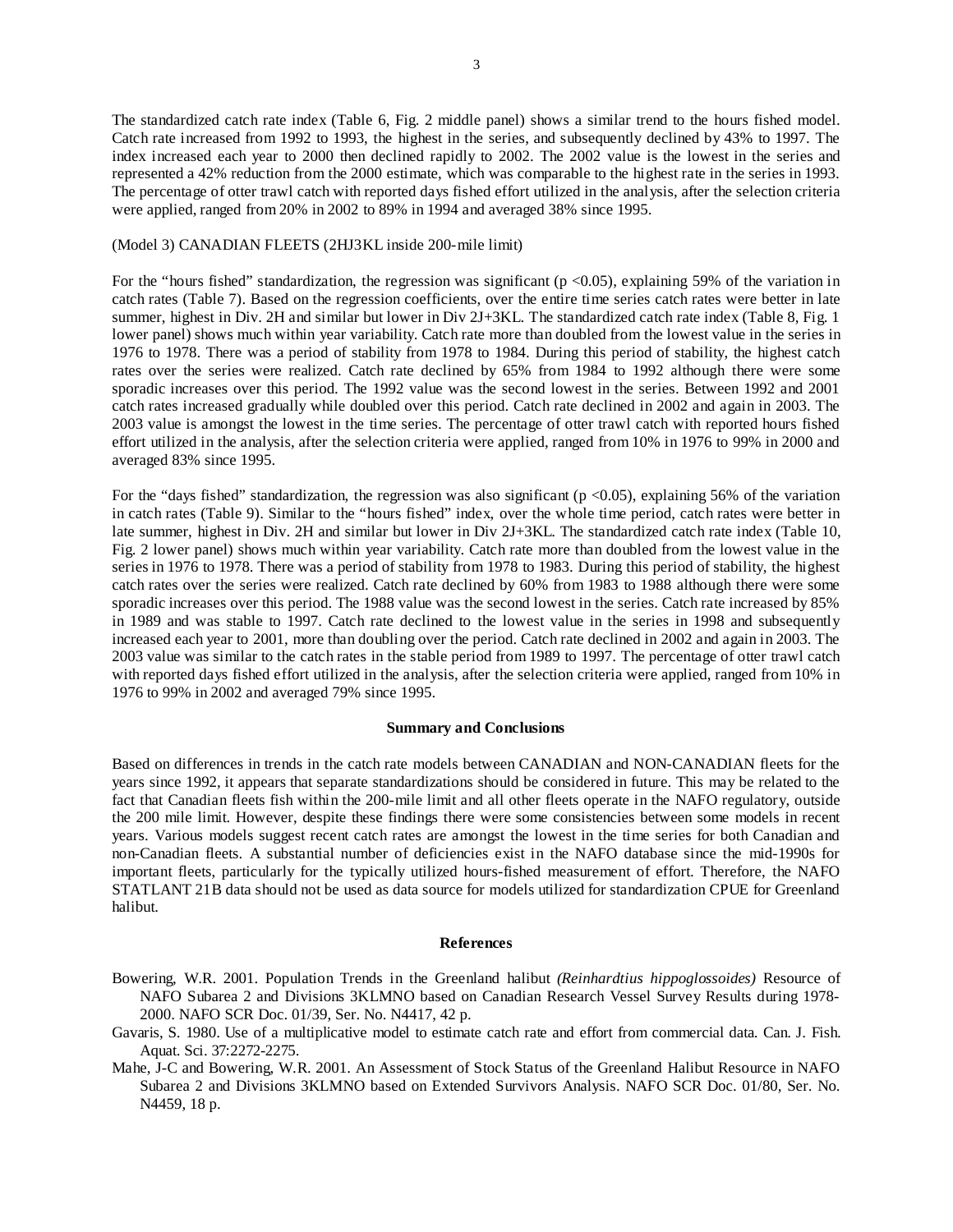Table 1. ANOVA results and regression coefficients from a multiplicative model utilized to derive a standardized CPUE for Greenland halibut in NAFO SA2 + Div. 3KLMNO based on HOURS FISHED. Results are from the ALL FLEETS model (2003 based on preliminary data).

| REGRESSION OF MULTIPLICATIVE MODEL<br>MULTIPLE R<br>MULTIPLE R SOUARED                                                       |                                                                                                                                                                                                                                               |                                                                                                                                                                               |                                                                                                                                                                                                                                                                                                                | 0.748<br>0.560<br>---------------------------                                                                                                                                                                                                                                                                                                                                                                                                                                                |                                                                                                                                                                                        |
|------------------------------------------------------------------------------------------------------------------------------|-----------------------------------------------------------------------------------------------------------------------------------------------------------------------------------------------------------------------------------------------|-------------------------------------------------------------------------------------------------------------------------------------------------------------------------------|----------------------------------------------------------------------------------------------------------------------------------------------------------------------------------------------------------------------------------------------------------------------------------------------------------------|----------------------------------------------------------------------------------------------------------------------------------------------------------------------------------------------------------------------------------------------------------------------------------------------------------------------------------------------------------------------------------------------------------------------------------------------------------------------------------------------|----------------------------------------------------------------------------------------------------------------------------------------------------------------------------------------|
| -----------------<br>ANALYSIS OF VARIANCE<br>.                                                                               |                                                                                                                                                                                                                                               |                                                                                                                                                                               |                                                                                                                                                                                                                                                                                                                |                                                                                                                                                                                                                                                                                                                                                                                                                                                                                              |                                                                                                                                                                                        |
| SOURCE OF<br>VARIATION<br>-------                                                                                            | DF<br>$ -$                                                                                                                                                                                                                                    | SUMS OF<br>SOUARES<br>-------                                                                                                                                                 |                                                                                                                                                                                                                                                                                                                | MEAN<br>SOUARE<br>$\frac{1}{2} \left( \frac{1}{2} \right) \left( \frac{1}{2} \right) \left( \frac{1}{2} \right) \left( \frac{1}{2} \right) \left( \frac{1}{2} \right) \left( \frac{1}{2} \right) \left( \frac{1}{2} \right) \left( \frac{1}{2} \right) \left( \frac{1}{2} \right) \left( \frac{1}{2} \right) \left( \frac{1}{2} \right) \left( \frac{1}{2} \right) \left( \frac{1}{2} \right) \left( \frac{1}{2} \right) \left( \frac{1}{2} \right) \left( \frac{1}{2} \right) \left( \frac$ | F-VALUE                                                                                                                                                                                |
| INTERCEPT<br><b>REGRESSION</b><br>$\texttt{Chtry} \texttt{Gear} \texttt{TC(1)} $<br>Month $(2)$<br>Division(3)<br>Year $(4)$ | $\mathbf{1}$<br>68<br>22<br>11<br>$7\phantom{.0}$<br>28                                                                                                                                                                                       | 9.08E2<br>1.97E2<br>3.79E1<br>1.28E1<br>9.18E0<br>2.83E1                                                                                                                      |                                                                                                                                                                                                                                                                                                                | 9.08E2<br>2.89E0<br>1.72E0<br>1.16E0<br>1.31E0<br>1.01E0                                                                                                                                                                                                                                                                                                                                                                                                                                     | 15.850<br>9.447<br>6.366<br>7.186<br>5.536                                                                                                                                             |
| RESIDUALS<br>TOTAL                                                                                                           | 846<br>915                                                                                                                                                                                                                                    | 1.54E2<br>1.26E3                                                                                                                                                              |                                                                                                                                                                                                                                                                                                                | $1.83E-1$                                                                                                                                                                                                                                                                                                                                                                                                                                                                                    |                                                                                                                                                                                        |
|                                                                                                                              |                                                                                                                                                                                                                                               |                                                                                                                                                                               | REGRESSION COEFFICIENTS                                                                                                                                                                                                                                                                                        |                                                                                                                                                                                                                                                                                                                                                                                                                                                                                              |                                                                                                                                                                                        |
| CATEGORY<br>--------                                                                                                         | CODE<br>$-- - -$                                                                                                                                                                                                                              | VAR<br>#<br>$- - -$                                                                                                                                                           | REG.<br>COEF<br>$- - - -$                                                                                                                                                                                                                                                                                      | STD.<br>ERR<br>$- - -$                                                                                                                                                                                                                                                                                                                                                                                                                                                                       | NO.<br>OBS<br>$- - -$                                                                                                                                                                  |
| Chtry Gear TC<br>Month<br>Division<br>Year                                                                                   | 3125<br>9<br>22<br>75                                                                                                                                                                                                                         | INT                                                                                                                                                                           | $-0.784$                                                                                                                                                                                                                                                                                                       | 0.210                                                                                                                                                                                                                                                                                                                                                                                                                                                                                        | 915                                                                                                                                                                                    |
| 1<br>2                                                                                                                       | 3123<br>3126<br>9125<br>10127<br>11125<br>11126<br>11127<br>14124<br>14126<br>14127<br>15126<br>16127<br>19124<br>19125<br>19126<br>20125<br>20126<br>20127<br>27125<br>34125<br>34126<br>34127<br>1<br>2<br>3<br>4<br>5<br>6<br>7<br>8<br>10 | 1<br>2<br>3<br>4<br>5<br>6<br>7<br>8<br>9<br>10<br>11<br>12<br>13<br>14<br>15<br>16<br>17<br>18<br>19<br>20<br>21<br>22<br>23<br>24<br>25<br>26<br>27<br>28<br>29<br>30<br>31 | $-0.335$<br>$-0.073$<br>0.647<br>1.056<br>0.207<br>$-0.125$<br>0.356<br>0.327<br>0.694<br>0.338<br>0.240<br>0.255<br>$-0.349$<br>$-0.062$<br>0.253<br>0.295<br>$-0.120$<br>$-0.029$<br>0.247<br>0.422<br>0.067<br>0.040<br>0.234<br>0.178<br>$-0.007$<br>0.067<br>0.201<br>0.143<br>0.045<br>0.067<br>$-0.269$ | 0.145<br>0.140<br>0.152<br>0.184<br>0.130<br>0.201<br>0.122<br>0.065<br>0.111<br>0.090<br>0.198<br>0.087<br>0.089<br>0.098<br>0.115<br>0.185<br>0.142<br>0.094<br>0.098<br>0.154<br>0.113<br>0.147<br>0.081<br>0.078<br>0.072<br>0.071<br>0.072<br>0.068<br>0.065<br>0.061<br>0.063                                                                                                                                                                                                          | 10<br>11<br>12<br>- 8<br>16<br>6<br>17<br>143<br>23<br>43<br>6<br>51<br>102<br>75<br>28<br>7<br>12<br>37<br>26<br>17<br>32<br>13<br>44<br>49<br>64<br>67<br>64<br>76<br>84<br>95<br>88 |

| 3                                                                                                                                                                                                                                                                                                                                                                                                                                                                                               | 11<br>32<br>12<br>33<br>21<br>34<br>23<br>35<br>31<br>36<br>32<br>37<br>33<br>38<br>34<br>39                                                                                                                                                                                                                                                                 | $-0.062$<br>0.067<br>0.070<br>$-0.005$<br>$-0.248$<br>$-0.198$<br>$-0.481$<br>$-0.233$                                                                                                                                                                                                                               | 0.062<br>0.067<br>0.081<br>0.062<br>0.072<br>0.077<br>0.094<br>0.099                                                                                                                                                                                              | 96<br>79<br>52<br>122<br>128<br>295<br>94<br>70                                                                                                                              |                                                                                                                       |
|-------------------------------------------------------------------------------------------------------------------------------------------------------------------------------------------------------------------------------------------------------------------------------------------------------------------------------------------------------------------------------------------------------------------------------------------------------------------------------------------------|--------------------------------------------------------------------------------------------------------------------------------------------------------------------------------------------------------------------------------------------------------------------------------------------------------------------------------------------------------------|----------------------------------------------------------------------------------------------------------------------------------------------------------------------------------------------------------------------------------------------------------------------------------------------------------------------|-------------------------------------------------------------------------------------------------------------------------------------------------------------------------------------------------------------------------------------------------------------------|------------------------------------------------------------------------------------------------------------------------------------------------------------------------------|-----------------------------------------------------------------------------------------------------------------------|
| 4                                                                                                                                                                                                                                                                                                                                                                                                                                                                                               | 35<br>40<br>76<br>41<br>77<br>42<br>43<br>78<br>79<br>44<br>45<br>80<br>81<br>46<br>82<br>47<br>48<br>83<br>84<br>49<br>85<br>50<br>51<br>86<br>87<br>52<br>53<br>88<br>89<br>54<br>90<br>55<br>91<br>56<br>92<br>57<br>93<br>58<br>94<br>59<br>95<br>60<br>96<br>61<br>97<br>62<br>98<br>63<br>99<br>64<br>100<br>65<br>101<br>66<br>102<br>67<br>103<br>68 | $-0.265$<br>$-0.067$<br>0.077<br>0.291<br>0.106<br>0.322<br>0.129<br>0.391<br>0.350<br>0.300<br>0.091<br>-0.149<br>0.130<br>$-0.242$<br>$-0.054$<br>$-0.003$<br>$-0.285$<br>-0.413<br>-0.215<br>$-0.370$<br>$-0.167$<br>$-0.354$<br>$-0.476$<br>$-0.272$<br>$-0.247$<br>$-0.062$<br>$-0.275$<br>$-0.525$<br>$-0.356$ | 0.135<br>0.223<br>0.214<br>0.231<br>0.227<br>0.235<br>0.223<br>0.217<br>0.210<br>0.212<br>0.213<br>0.212<br>0.204<br>0.213<br>0.217<br>0.215<br>0.211<br>0.208<br>0.211<br>0.212<br>0.225<br>0.219<br>0.219<br>0.226<br>0.219<br>0.222<br>0.213<br>0.215<br>0.220 | 21<br>11<br>19<br>18<br>10<br>12<br>15<br>19<br>24<br>23<br>21<br>24<br>33<br>22<br>22<br>26<br>51<br>102<br>84<br>102<br>21<br>23<br>24<br>34<br>49<br>19<br>32<br>47<br>22 |                                                                                                                       |
| LEGEND FOR ANOVA RESULTS:<br>CGT CODES:<br>Can (NFLD)<br>3123<br>$=$<br>3125<br>Can (NFLD)<br>$=$<br>П<br>3126<br>$\equiv$<br>9125<br>Fra (SPM)<br>$\quad =$<br>10127<br>Former<br>$\quad =$<br>11125<br>Former<br>$=$<br>$\mathbf{u}$<br>11126<br>$=$<br>H<br>11127<br>$=$<br>14124<br>Japan<br>$=$<br>$\mathbf{u}$<br>14126<br>$=$<br>Ħ<br>14127<br>$=$<br>15126<br>= Norway<br>DIVISION<br>CODES:<br>21<br>2G,<br>22<br>$\equiv$<br>2H,<br>$=$<br>33<br>3M,<br>34<br>3N,<br>$\quad =$<br>$=$ | All are Stern<br>3<br>TС<br>ТC<br>5<br>ТC<br>6<br>5<br>ТC<br>7<br>ТC<br>FRG<br>ТC<br>5<br>DDR<br>ТC<br>6<br>ТC<br>7<br>ТC<br>4<br>ТC<br>6<br>ТC<br>7<br>ТC<br>6<br>23<br>$=2J,$<br>35<br>30<br>$\quad =$                                                                                                                                                     | Trawlers<br>16127<br>$=$<br>19124<br>$=$<br>19125<br>$=$<br>19126<br>$=$<br>20125<br>$=$<br>20126<br>$=$<br>20127<br>$=$<br>27125<br>$=$<br>34125<br>$\quad =$<br>34126<br>$=$<br>34127<br>$=$<br>$31 = 3K$ ,                                                                                                        | Poland<br>Spain<br>П<br>Ţ.<br>Former<br>П<br>H<br>Can(M)<br>Russia<br>$\mathbf{H}$<br>$\mathbf{H}$<br>$32 =$                                                                                                                                                      | USSR<br>ЗL                                                                                                                                                                   | TС<br>7<br>ТC<br>4<br>TC<br>5<br>ТC<br>6<br>ТC<br>5<br>TC<br>6<br>7<br>TС<br>ТC<br>5<br>TC<br>5<br>TС<br>6<br>ТC<br>6 |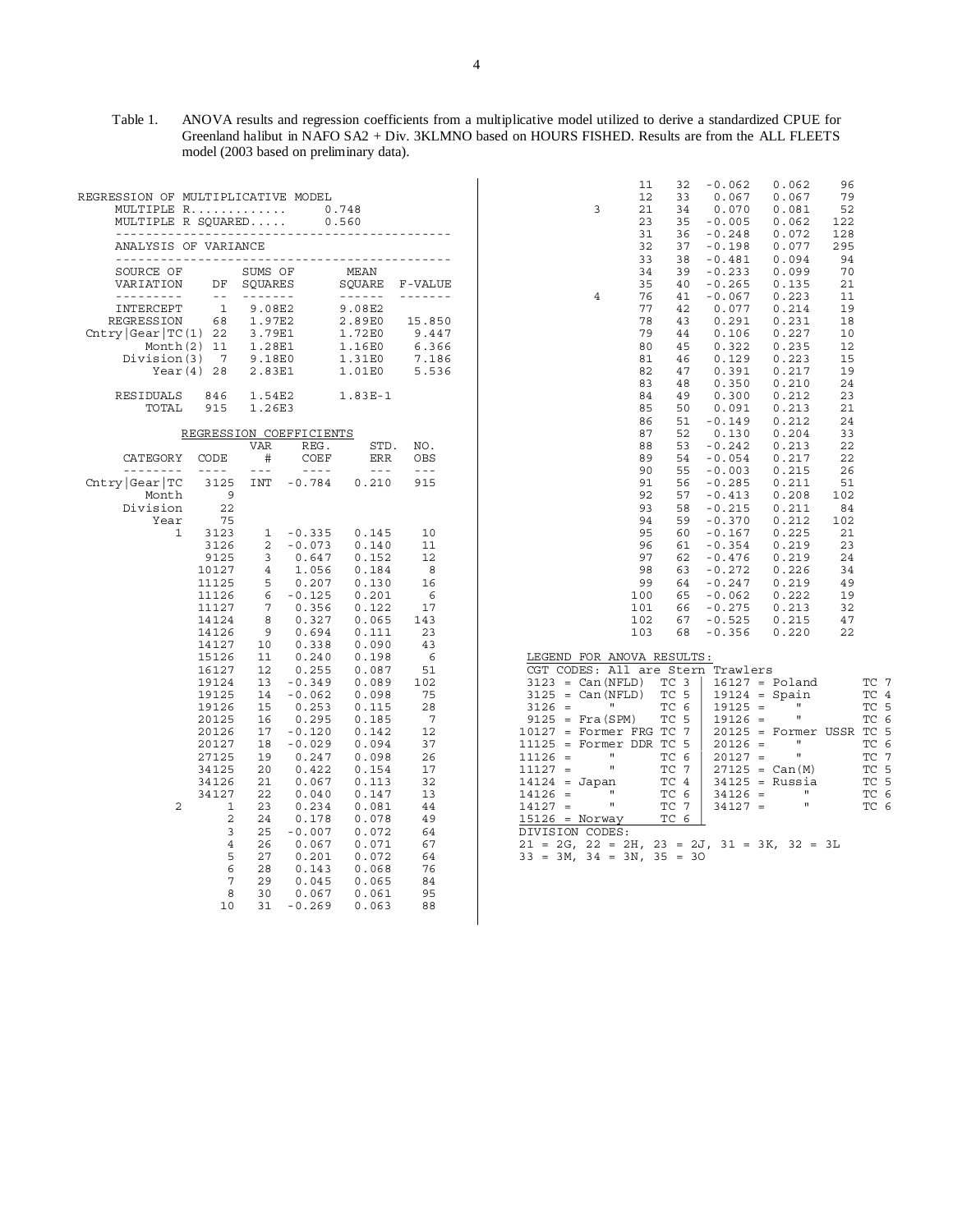Table 2. Standardized CPUE for Greenland halibut in NAFO SA2+ Div. 3KLMNO based on a multiplicative model based utilizing HOURS FISHED as a measure of effort. Results are from the ALL FLEETS model (2003 based on preliminary data).

#### PREDICTED CATCH RATE

|                                                                                                                                                                                                                                                                                                                                                                                              |                                                                                                 | LN TRANSFORM RETRANSFORMED |                                                                                     |                                | FLEET                                                                                                                                                                                                                                                                                                                                                                                                                                                                      |                                                                                                                                                                                                                                                                                                                                                                                                                                                                            | % OF CATCH IN               |
|----------------------------------------------------------------------------------------------------------------------------------------------------------------------------------------------------------------------------------------------------------------------------------------------------------------------------------------------------------------------------------------------|-------------------------------------------------------------------------------------------------|----------------------------|-------------------------------------------------------------------------------------|--------------------------------|----------------------------------------------------------------------------------------------------------------------------------------------------------------------------------------------------------------------------------------------------------------------------------------------------------------------------------------------------------------------------------------------------------------------------------------------------------------------------|----------------------------------------------------------------------------------------------------------------------------------------------------------------------------------------------------------------------------------------------------------------------------------------------------------------------------------------------------------------------------------------------------------------------------------------------------------------------------|-----------------------------|
|                                                                                                                                                                                                                                                                                                                                                                                              | YEAR MEAN                                                                                       |                            | S.E. MEAN                                                                           | S.E.                           |                                                                                                                                                                                                                                                                                                                                                                                                                                                                            |                                                                                                                                                                                                                                                                                                                                                                                                                                                                            | CATCH EFFORT THIS ANALYSIS  |
| $\frac{1}{2} \frac{1}{2} \frac{1}{2} \frac{1}{2} \frac{1}{2} \frac{1}{2} \frac{1}{2} \frac{1}{2} \frac{1}{2} \frac{1}{2} \frac{1}{2} \frac{1}{2} \frac{1}{2} \frac{1}{2} \frac{1}{2} \frac{1}{2} \frac{1}{2} \frac{1}{2} \frac{1}{2} \frac{1}{2} \frac{1}{2} \frac{1}{2} \frac{1}{2} \frac{1}{2} \frac{1}{2} \frac{1}{2} \frac{1}{2} \frac{1}{2} \frac{1}{2} \frac{1}{2} \frac{1}{2} \frac{$ | $\label{eq:2.1} \mathcal{L}(\mathcal{L}) = \mathcal{L}(\mathcal{L}) = \mathcal{L}(\mathcal{L})$ | $    -$                    | $\mathcal{L}^{\mathcal{L}} = \mathcal{L}^{\mathcal{L}} = \mathcal{L}^{\mathcal{L}}$ | $\alpha$ and a set of $\alpha$ | $\frac{1}{2} \left( \frac{1}{2} \right) \left( \frac{1}{2} \right) \left( \frac{1}{2} \right) \left( \frac{1}{2} \right) \left( \frac{1}{2} \right) \left( \frac{1}{2} \right) \left( \frac{1}{2} \right) \left( \frac{1}{2} \right) \left( \frac{1}{2} \right) \left( \frac{1}{2} \right) \left( \frac{1}{2} \right) \left( \frac{1}{2} \right) \left( \frac{1}{2} \right) \left( \frac{1}{2} \right) \left( \frac{1}{2} \right) \left( \frac{1}{2} \right) \left( \frac$ | $\frac{1}{2} \left( \frac{1}{2} \right) \left( \frac{1}{2} \right) \left( \frac{1}{2} \right) \left( \frac{1}{2} \right) \left( \frac{1}{2} \right) \left( \frac{1}{2} \right) \left( \frac{1}{2} \right) \left( \frac{1}{2} \right) \left( \frac{1}{2} \right) \left( \frac{1}{2} \right) \left( \frac{1}{2} \right) \left( \frac{1}{2} \right) \left( \frac{1}{2} \right) \left( \frac{1}{2} \right) \left( \frac{1}{2} \right) \left( \frac{1}{2} \right) \left( \frac$ | <u> - - - - - - - - - -</u> |
| 1975                                                                                                                                                                                                                                                                                                                                                                                         | $-0.7837$                                                                                       |                            | $0.0443$ 0.489                                                                      | 0.102                          | 28814                                                                                                                                                                                                                                                                                                                                                                                                                                                                      | 58873                                                                                                                                                                                                                                                                                                                                                                                                                                                                      | 9.1                         |
| 1976                                                                                                                                                                                                                                                                                                                                                                                         | $-0.8506$                                                                                       | $0.0234$ $0.463$           |                                                                                     | 0.070                          |                                                                                                                                                                                                                                                                                                                                                                                                                                                                            |                                                                                                                                                                                                                                                                                                                                                                                                                                                                            | 24611 53206 9.5             |
| 1977                                                                                                                                                                                                                                                                                                                                                                                         | $-0.7068$                                                                                       | 0.0180                     | 0.536                                                                               | 0.072                          | 32048                                                                                                                                                                                                                                                                                                                                                                                                                                                                      | 59842                                                                                                                                                                                                                                                                                                                                                                                                                                                                      | 17.2                        |
| 1978                                                                                                                                                                                                                                                                                                                                                                                         | $-0.4926$                                                                                       | $0.0207$ 0.663             |                                                                                     | 0.095                          | 39070                                                                                                                                                                                                                                                                                                                                                                                                                                                                      |                                                                                                                                                                                                                                                                                                                                                                                                                                                                            | 58965 6.7                   |
| 1979                                                                                                                                                                                                                                                                                                                                                                                         | $-0.6777$                                                                                       |                            | $0.0282$ $0.549$ $0.092$                                                            |                                |                                                                                                                                                                                                                                                                                                                                                                                                                                                                            |                                                                                                                                                                                                                                                                                                                                                                                                                                                                            | 34104 62167 9.5             |
| 1980                                                                                                                                                                                                                                                                                                                                                                                         | $-0.4613$                                                                                       | $0.0210$ $0.684$           |                                                                                     | 0.099                          |                                                                                                                                                                                                                                                                                                                                                                                                                                                                            | 32867 48082                                                                                                                                                                                                                                                                                                                                                                                                                                                                | 5.1                         |
| 1981                                                                                                                                                                                                                                                                                                                                                                                         | $-0.6543$                                                                                       | $0.0182$ $0.564$           |                                                                                     | 0.076                          | 30754                                                                                                                                                                                                                                                                                                                                                                                                                                                                      | 54493                                                                                                                                                                                                                                                                                                                                                                                                                                                                      | 12.6                        |
| 1982                                                                                                                                                                                                                                                                                                                                                                                         | $-0.3932$                                                                                       | $0.0145$ 0.734             |                                                                                     | 0.088                          | 26278                                                                                                                                                                                                                                                                                                                                                                                                                                                                      | 35795                                                                                                                                                                                                                                                                                                                                                                                                                                                                      | 34.5                        |
| 1983                                                                                                                                                                                                                                                                                                                                                                                         | $-0.4333$                                                                                       | $0.0125$ 0.706             |                                                                                     | 0.079                          | 27861                                                                                                                                                                                                                                                                                                                                                                                                                                                                      | 39465                                                                                                                                                                                                                                                                                                                                                                                                                                                                      | 31.6                        |
| 1984                                                                                                                                                                                                                                                                                                                                                                                         | $-0.4832$                                                                                       |                            | $0.0119$ $0.672$                                                                    | 0.073                          | 26711                                                                                                                                                                                                                                                                                                                                                                                                                                                                      |                                                                                                                                                                                                                                                                                                                                                                                                                                                                            | 39761 33.4                  |
| 1985                                                                                                                                                                                                                                                                                                                                                                                         | $-0.6922$                                                                                       | $0.0140$ $0.545$           |                                                                                     | 0.064                          |                                                                                                                                                                                                                                                                                                                                                                                                                                                                            | 20347 37367                                                                                                                                                                                                                                                                                                                                                                                                                                                                | 27.9                        |
| 1986                                                                                                                                                                                                                                                                                                                                                                                         | $-0.9324$                                                                                       |                            | $0.0127$ $0.429$                                                                    | 0.048                          |                                                                                                                                                                                                                                                                                                                                                                                                                                                                            | 17976 41947                                                                                                                                                                                                                                                                                                                                                                                                                                                                | 22.4                        |
| 1987                                                                                                                                                                                                                                                                                                                                                                                         | $-0.6542$                                                                                       | $0.0128$ 0.566             |                                                                                     | 0.064                          |                                                                                                                                                                                                                                                                                                                                                                                                                                                                            | 32442 57322                                                                                                                                                                                                                                                                                                                                                                                                                                                                | 35.8                        |
| 1988                                                                                                                                                                                                                                                                                                                                                                                         | $-1.0254$                                                                                       | 0.0141                     | 0.390                                                                               | 0.046                          | 19215                                                                                                                                                                                                                                                                                                                                                                                                                                                                      | 49241                                                                                                                                                                                                                                                                                                                                                                                                                                                                      | 20.7                        |
| 1989                                                                                                                                                                                                                                                                                                                                                                                         | $-0.8373$                                                                                       | 0.0131                     | 0.471                                                                               | 0.054                          | 20034                                                                                                                                                                                                                                                                                                                                                                                                                                                                      | 42516                                                                                                                                                                                                                                                                                                                                                                                                                                                                      | 11.3                        |
| 1990                                                                                                                                                                                                                                                                                                                                                                                         | $-0.7867$                                                                                       | $0.0110$ $0.496$           |                                                                                     | 0.052                          |                                                                                                                                                                                                                                                                                                                                                                                                                                                                            | 47454 95642                                                                                                                                                                                                                                                                                                                                                                                                                                                                | 8.5                         |
| 1991                                                                                                                                                                                                                                                                                                                                                                                         | -1.0691                                                                                         |                            | $0.0103$ $0.374$ 0.038                                                              |                                | 65008                                                                                                                                                                                                                                                                                                                                                                                                                                                                      | 173717                                                                                                                                                                                                                                                                                                                                                                                                                                                                     | 10.9                        |
| 1992                                                                                                                                                                                                                                                                                                                                                                                         | $-1.1970$                                                                                       |                            | $0.0093$ $0.329$                                                                    | 0.032                          | 63193                                                                                                                                                                                                                                                                                                                                                                                                                                                                      | 191809                                                                                                                                                                                                                                                                                                                                                                                                                                                                     | 59.3                        |
| 1993                                                                                                                                                                                                                                                                                                                                                                                         | $-0.9985$                                                                                       | $0.0104$ $0.402$           |                                                                                     | 0.041                          | 62455                                                                                                                                                                                                                                                                                                                                                                                                                                                                      | 155518                                                                                                                                                                                                                                                                                                                                                                                                                                                                     | 60.4                        |
| 1994                                                                                                                                                                                                                                                                                                                                                                                         | $-1.1534$                                                                                       | $0.0110$ $0.344$           |                                                                                     | 0.036                          | 51029                                                                                                                                                                                                                                                                                                                                                                                                                                                                      | 148405                                                                                                                                                                                                                                                                                                                                                                                                                                                                     | 80.4                        |
| 1995                                                                                                                                                                                                                                                                                                                                                                                         | $-0.9506$                                                                                       | $0.0175$ 0.420             |                                                                                     | 0.055                          | 15272                                                                                                                                                                                                                                                                                                                                                                                                                                                                      | 36378                                                                                                                                                                                                                                                                                                                                                                                                                                                                      | 13.8                        |
| 1996                                                                                                                                                                                                                                                                                                                                                                                         | $-1.1378$                                                                                       | $0.0145$ 0.349             |                                                                                     | 0.042                          |                                                                                                                                                                                                                                                                                                                                                                                                                                                                            | 18840 54037                                                                                                                                                                                                                                                                                                                                                                                                                                                                | 14.6                        |
| 1997                                                                                                                                                                                                                                                                                                                                                                                         | $-1.2596$                                                                                       | $0.0146$ 0.309             |                                                                                     | 0.037                          |                                                                                                                                                                                                                                                                                                                                                                                                                                                                            | 19858 64339                                                                                                                                                                                                                                                                                                                                                                                                                                                                | 14.2                        |
| 1998                                                                                                                                                                                                                                                                                                                                                                                         | $-1.0556$                                                                                       | $0.0180$ $0.378$           |                                                                                     | 0.050                          | 19946                                                                                                                                                                                                                                                                                                                                                                                                                                                                      | 52788                                                                                                                                                                                                                                                                                                                                                                                                                                                                      | 19.3                        |
| 1999                                                                                                                                                                                                                                                                                                                                                                                         | $-1.0306$                                                                                       | 0.0147                     | 0.388                                                                               | 0.047                          |                                                                                                                                                                                                                                                                                                                                                                                                                                                                            | 24226 62430                                                                                                                                                                                                                                                                                                                                                                                                                                                                | 26.9                        |
| 2000                                                                                                                                                                                                                                                                                                                                                                                         | $-0.8456$                                                                                       | 0.0161                     | 0.467                                                                               | 0.059                          | 34177                                                                                                                                                                                                                                                                                                                                                                                                                                                                      | 73251                                                                                                                                                                                                                                                                                                                                                                                                                                                                      | 11.1                        |
| 2001                                                                                                                                                                                                                                                                                                                                                                                         | $-1.0588$                                                                                       | 0.0121                     | 0.378                                                                               | 0.041                          | 38232                                                                                                                                                                                                                                                                                                                                                                                                                                                                      | 101210                                                                                                                                                                                                                                                                                                                                                                                                                                                                     | 12.1                        |
| 2002                                                                                                                                                                                                                                                                                                                                                                                         | -1.3084                                                                                         | $0.0127$ 0.294             |                                                                                     | $0.033$ 34062                  |                                                                                                                                                                                                                                                                                                                                                                                                                                                                            |                                                                                                                                                                                                                                                                                                                                                                                                                                                                            | 115769 21.4                 |
| 2003                                                                                                                                                                                                                                                                                                                                                                                         | $-1.1393$                                                                                       | 0.0120                     | 0.349                                                                               | 0.038                          | 35151                                                                                                                                                                                                                                                                                                                                                                                                                                                                      | 100840                                                                                                                                                                                                                                                                                                                                                                                                                                                                     | 7.6                         |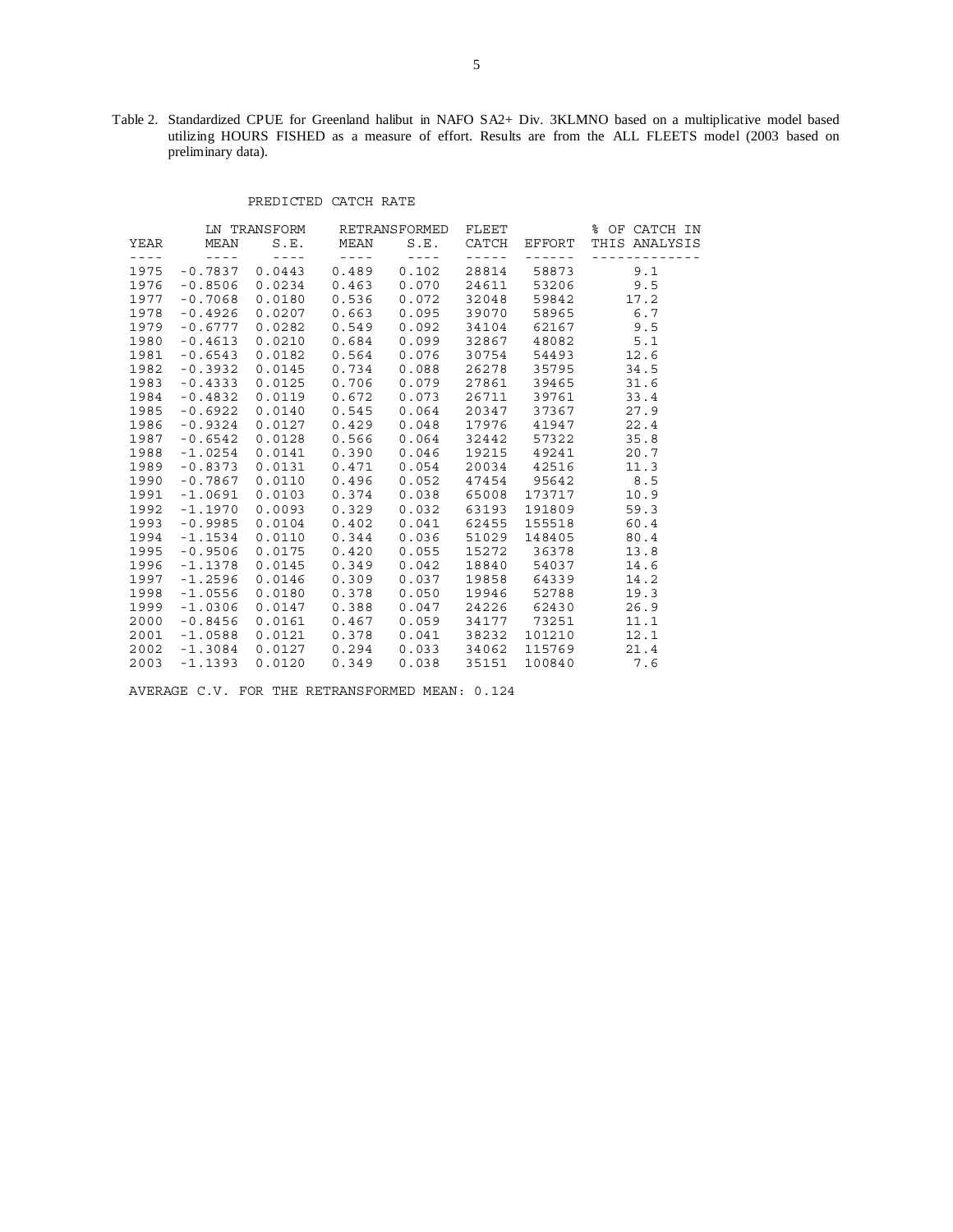Table 3. ANOVA results and regression coefficients from a multiplicative model utilized to derive a standardized CPUE for Greenland halibut in NAFO SA2 + Div. 3KLMNO based on DAYS FISHED. Results are from the ALL FLEETS model (2003 based on preliminary data).

| REGRESSION OF MULTIPLICATIVE MODEL<br>MULTIPLE R<br>MULTIPLE R SOUARED       |                                                                                                                                                                                                                                                                                                                                                                                                   |                                      |                                                                                                                                                                                                                                                                                                                                                                                                                           | 0.722<br>0.522                                                                                                                                                                                                                                                                                                                                                                                                                                                                                           |                                              |
|------------------------------------------------------------------------------|---------------------------------------------------------------------------------------------------------------------------------------------------------------------------------------------------------------------------------------------------------------------------------------------------------------------------------------------------------------------------------------------------|--------------------------------------|---------------------------------------------------------------------------------------------------------------------------------------------------------------------------------------------------------------------------------------------------------------------------------------------------------------------------------------------------------------------------------------------------------------------------|----------------------------------------------------------------------------------------------------------------------------------------------------------------------------------------------------------------------------------------------------------------------------------------------------------------------------------------------------------------------------------------------------------------------------------------------------------------------------------------------------------|----------------------------------------------|
| ---------<br>ANALYSIS OF VARIANCE                                            |                                                                                                                                                                                                                                                                                                                                                                                                   |                                      |                                                                                                                                                                                                                                                                                                                                                                                                                           |                                                                                                                                                                                                                                                                                                                                                                                                                                                                                                          |                                              |
| SOURCE OF<br>VARIATION                                                       | DF<br>$\sim$ $ \,$                                                                                                                                                                                                                                                                                                                                                                                | SUMS OF<br>SOUARES<br>-------        |                                                                                                                                                                                                                                                                                                                                                                                                                           | MEAN<br>SOUARE<br>$\begin{array}{cccccccccccccc} \multicolumn{2}{c}{} & \multicolumn{2}{c}{} & \multicolumn{2}{c}{} & \multicolumn{2}{c}{} & \multicolumn{2}{c}{} & \multicolumn{2}{c}{} & \multicolumn{2}{c}{} & \multicolumn{2}{c}{} & \multicolumn{2}{c}{} & \multicolumn{2}{c}{} & \multicolumn{2}{c}{} & \multicolumn{2}{c}{} & \multicolumn{2}{c}{} & \multicolumn{2}{c}{} & \multicolumn{2}{c}{} & \multicolumn{2}{c}{} & \multicolumn{2}{c}{} & \multicolumn{2}{c}{} & \multicolumn{2}{c}{} & \$ | F-VALUE                                      |
| INTERCEPT                                                                    | $\mathbf{1}$                                                                                                                                                                                                                                                                                                                                                                                      | 2.48E3                               |                                                                                                                                                                                                                                                                                                                                                                                                                           | 2.48E3                                                                                                                                                                                                                                                                                                                                                                                                                                                                                                   |                                              |
| <b>REGRESSION</b><br>Chtry Gear TC(1) 25 6.47E1<br>Division(3)<br>Year $(4)$ | 71<br>Month $(2)$ 11<br>$\overline{7}$<br>28                                                                                                                                                                                                                                                                                                                                                      | 2.25E2<br>2.00E1<br>2.34E1<br>2.64E1 |                                                                                                                                                                                                                                                                                                                                                                                                                           | 3.17E0<br>2.59E0<br>1.82E0<br>3.34E0<br>$9.43E-1$                                                                                                                                                                                                                                                                                                                                                                                                                                                        | 15.113<br>12.337<br>8.661<br>15.910<br>4.493 |
| RESIDUALS<br>TOTAL                                                           | 983<br>1055                                                                                                                                                                                                                                                                                                                                                                                       | 2.06E2<br>2.92E3                     | REGRESSION COEFFICIENTS                                                                                                                                                                                                                                                                                                                                                                                                   | 2.10E-1                                                                                                                                                                                                                                                                                                                                                                                                                                                                                                  |                                              |
|                                                                              |                                                                                                                                                                                                                                                                                                                                                                                                   | VAR                                  | REG.                                                                                                                                                                                                                                                                                                                                                                                                                      | STD.                                                                                                                                                                                                                                                                                                                                                                                                                                                                                                     | NO.                                          |
| CATEGORY<br>--------                                                         | CODE                                                                                                                                                                                                                                                                                                                                                                                              | #                                    | COEF                                                                                                                                                                                                                                                                                                                                                                                                                      | ERR<br>$- - -$                                                                                                                                                                                                                                                                                                                                                                                                                                                                                           | OBS                                          |
| Cntry Gear TC<br>Month                                                       | $\frac{1}{2} \frac{1}{2} \frac{1}{2} \frac{1}{2} \frac{1}{2} \frac{1}{2} \frac{1}{2} \frac{1}{2} \frac{1}{2} \frac{1}{2} \frac{1}{2} \frac{1}{2} \frac{1}{2} \frac{1}{2} \frac{1}{2} \frac{1}{2} \frac{1}{2} \frac{1}{2} \frac{1}{2} \frac{1}{2} \frac{1}{2} \frac{1}{2} \frac{1}{2} \frac{1}{2} \frac{1}{2} \frac{1}{2} \frac{1}{2} \frac{1}{2} \frac{1}{2} \frac{1}{2} \frac{1}{2} \frac{$<br>9 | $- - -$                              | $\frac{1}{2} \frac{1}{2} \frac{1}{2} \frac{1}{2} \frac{1}{2} \frac{1}{2} \frac{1}{2} \frac{1}{2} \frac{1}{2} \frac{1}{2} \frac{1}{2} \frac{1}{2} \frac{1}{2} \frac{1}{2} \frac{1}{2} \frac{1}{2} \frac{1}{2} \frac{1}{2} \frac{1}{2} \frac{1}{2} \frac{1}{2} \frac{1}{2} \frac{1}{2} \frac{1}{2} \frac{1}{2} \frac{1}{2} \frac{1}{2} \frac{1}{2} \frac{1}{2} \frac{1}{2} \frac{1}{2} \frac{$<br>3125 INT 2.052 0.233 1055 |                                                                                                                                                                                                                                                                                                                                                                                                                                                                                                          | $\frac{1}{2}$                                |
| Division                                                                     | 22                                                                                                                                                                                                                                                                                                                                                                                                |                                      |                                                                                                                                                                                                                                                                                                                                                                                                                           |                                                                                                                                                                                                                                                                                                                                                                                                                                                                                                          |                                              |
| Year                                                                         | 75                                                                                                                                                                                                                                                                                                                                                                                                |                                      |                                                                                                                                                                                                                                                                                                                                                                                                                           |                                                                                                                                                                                                                                                                                                                                                                                                                                                                                                          |                                              |
| 1                                                                            | 3123                                                                                                                                                                                                                                                                                                                                                                                              | $\mathbf{1}$                         | $-0.546$                                                                                                                                                                                                                                                                                                                                                                                                                  | 0.157                                                                                                                                                                                                                                                                                                                                                                                                                                                                                                    | 10                                           |
|                                                                              | 3126                                                                                                                                                                                                                                                                                                                                                                                              | $\mathbf{2}$                         | $-0.100$                                                                                                                                                                                                                                                                                                                                                                                                                  | 0.156                                                                                                                                                                                                                                                                                                                                                                                                                                                                                                    | 10                                           |
|                                                                              | 9125                                                                                                                                                                                                                                                                                                                                                                                              | 3 <sup>7</sup>                       | 0.451                                                                                                                                                                                                                                                                                                                                                                                                                     | 0.111                                                                                                                                                                                                                                                                                                                                                                                                                                                                                                    | 28                                           |
|                                                                              | 11125                                                                                                                                                                                                                                                                                                                                                                                             | $\overline{4}$                       | $-0.078$                                                                                                                                                                                                                                                                                                                                                                                                                  | 0.135                                                                                                                                                                                                                                                                                                                                                                                                                                                                                                    | 18                                           |
|                                                                              | 11126                                                                                                                                                                                                                                                                                                                                                                                             | 5 <sup>5</sup>                       | $-0.277$                                                                                                                                                                                                                                                                                                                                                                                                                  | 0.238                                                                                                                                                                                                                                                                                                                                                                                                                                                                                                    | - 5                                          |
|                                                                              | 11127                                                                                                                                                                                                                                                                                                                                                                                             | 6                                    | 0.166                                                                                                                                                                                                                                                                                                                                                                                                                     | 0.138                                                                                                                                                                                                                                                                                                                                                                                                                                                                                                    | 16                                           |
|                                                                              | 14124                                                                                                                                                                                                                                                                                                                                                                                             | $7\overline{ }$                      | 0.410                                                                                                                                                                                                                                                                                                                                                                                                                     | 0.073                                                                                                                                                                                                                                                                                                                                                                                                                                                                                                    | 137                                          |
|                                                                              | 14126                                                                                                                                                                                                                                                                                                                                                                                             | 8                                    | 0.538                                                                                                                                                                                                                                                                                                                                                                                                                     | 0.137                                                                                                                                                                                                                                                                                                                                                                                                                                                                                                    | 19                                           |
|                                                                              | 14127                                                                                                                                                                                                                                                                                                                                                                                             | 9                                    | 0.367                                                                                                                                                                                                                                                                                                                                                                                                                     | 0.100                                                                                                                                                                                                                                                                                                                                                                                                                                                                                                    | 37                                           |
|                                                                              | 15126                                                                                                                                                                                                                                                                                                                                                                                             | 10                                   | 0.260                                                                                                                                                                                                                                                                                                                                                                                                                     | 0.231                                                                                                                                                                                                                                                                                                                                                                                                                                                                                                    | 5                                            |
|                                                                              | 16127                                                                                                                                                                                                                                                                                                                                                                                             | 11                                   | 0.176                                                                                                                                                                                                                                                                                                                                                                                                                     | 0.102                                                                                                                                                                                                                                                                                                                                                                                                                                                                                                    | 46                                           |
|                                                                              | 17126                                                                                                                                                                                                                                                                                                                                                                                             | 12                                   | $-0.335$                                                                                                                                                                                                                                                                                                                                                                                                                  | 0.082                                                                                                                                                                                                                                                                                                                                                                                                                                                                                                    | 123                                          |
|                                                                              | 19124                                                                                                                                                                                                                                                                                                                                                                                             | 13                                   | $-0.263$                                                                                                                                                                                                                                                                                                                                                                                                                  | 0.091                                                                                                                                                                                                                                                                                                                                                                                                                                                                                                    | 101                                          |
|                                                                              | 19125                                                                                                                                                                                                                                                                                                                                                                                             | 14                                   | $-0.158$                                                                                                                                                                                                                                                                                                                                                                                                                  | 0.092                                                                                                                                                                                                                                                                                                                                                                                                                                                                                                    | 111                                          |
|                                                                              | 19126                                                                                                                                                                                                                                                                                                                                                                                             | 15                                   | 0.423                                                                                                                                                                                                                                                                                                                                                                                                                     | 0.124                                                                                                                                                                                                                                                                                                                                                                                                                                                                                                    | 28                                           |
|                                                                              | 19166                                                                                                                                                                                                                                                                                                                                                                                             | 16                                   | 0.355                                                                                                                                                                                                                                                                                                                                                                                                                     | 0.180                                                                                                                                                                                                                                                                                                                                                                                                                                                                                                    | 8                                            |
|                                                                              | 20125                                                                                                                                                                                                                                                                                                                                                                                             | 17                                   | 0.324                                                                                                                                                                                                                                                                                                                                                                                                                     | 0.213                                                                                                                                                                                                                                                                                                                                                                                                                                                                                                    | - 6                                          |
|                                                                              | 20126                                                                                                                                                                                                                                                                                                                                                                                             | 18                                   | $-0.365$                                                                                                                                                                                                                                                                                                                                                                                                                  | 0.166                                                                                                                                                                                                                                                                                                                                                                                                                                                                                                    | 10                                           |
|                                                                              | 20127                                                                                                                                                                                                                                                                                                                                                                                             | 19                                   | $-0.263$                                                                                                                                                                                                                                                                                                                                                                                                                  | 0.105                                                                                                                                                                                                                                                                                                                                                                                                                                                                                                    | 35                                           |
|                                                                              | 27125                                                                                                                                                                                                                                                                                                                                                                                             | 20                                   | 0.174                                                                                                                                                                                                                                                                                                                                                                                                                     | 0.128                                                                                                                                                                                                                                                                                                                                                                                                                                                                                                    | 17                                           |
|                                                                              | 31126                                                                                                                                                                                                                                                                                                                                                                                             | 21                                   | 0.481                                                                                                                                                                                                                                                                                                                                                                                                                     | 0.225                                                                                                                                                                                                                                                                                                                                                                                                                                                                                                    | - 5                                          |
|                                                                              | 32127                                                                                                                                                                                                                                                                                                                                                                                             | 22                                   | $-0.079$                                                                                                                                                                                                                                                                                                                                                                                                                  | 0.175                                                                                                                                                                                                                                                                                                                                                                                                                                                                                                    | 13                                           |
|                                                                              | 34125                                                                                                                                                                                                                                                                                                                                                                                             | 23                                   | 0.482                                                                                                                                                                                                                                                                                                                                                                                                                     | 0.150                                                                                                                                                                                                                                                                                                                                                                                                                                                                                                    | 15                                           |
|                                                                              | 34126                                                                                                                                                                                                                                                                                                                                                                                             | 24                                   | 0.065                                                                                                                                                                                                                                                                                                                                                                                                                     | 0.101                                                                                                                                                                                                                                                                                                                                                                                                                                                                                                    | 41                                           |
|                                                                              | 34127                                                                                                                                                                                                                                                                                                                                                                                             | 25                                   | 0.070                                                                                                                                                                                                                                                                                                                                                                                                                     | 0.125                                                                                                                                                                                                                                                                                                                                                                                                                                                                                                    | 21                                           |
| 2                                                                            | 1                                                                                                                                                                                                                                                                                                                                                                                                 | 26                                   | 0.268                                                                                                                                                                                                                                                                                                                                                                                                                     | 0.078                                                                                                                                                                                                                                                                                                                                                                                                                                                                                                    | 57                                           |
|                                                                              | 2                                                                                                                                                                                                                                                                                                                                                                                                 | 27                                   | 0.259                                                                                                                                                                                                                                                                                                                                                                                                                     | 0.074                                                                                                                                                                                                                                                                                                                                                                                                                                                                                                    | 67                                           |
|                                                                              | 3                                                                                                                                                                                                                                                                                                                                                                                                 | 28                                   | 0.083                                                                                                                                                                                                                                                                                                                                                                                                                     | 0.069                                                                                                                                                                                                                                                                                                                                                                                                                                                                                                    | 88                                           |
|                                                                              | 4                                                                                                                                                                                                                                                                                                                                                                                                 | 29                                   | 0.177                                                                                                                                                                                                                                                                                                                                                                                                                     | 0.070                                                                                                                                                                                                                                                                                                                                                                                                                                                                                                    | 82                                           |
|                                                                              | 5                                                                                                                                                                                                                                                                                                                                                                                                 | 30                                   | 0.311                                                                                                                                                                                                                                                                                                                                                                                                                     | 0.070                                                                                                                                                                                                                                                                                                                                                                                                                                                                                                    | 80                                           |

6 31 0.192 0.068 84

| 7<br>8<br>10<br>11<br>12<br>3<br>21                                                                                                                                                                                                                                                                                                                                               | 32<br>33<br>34<br>35<br>36<br>37                                                                                                    | 0.128<br>0.155<br>$-0.229$<br>$-0.100$<br>0.064<br>0.156                                                    | 0.067<br>0.063<br>0.065<br>0.064<br>0.067<br>0.097                                                                                                                             | 86<br>103<br>94<br>103<br>94<br>43 |                                                                                                                       |
|-----------------------------------------------------------------------------------------------------------------------------------------------------------------------------------------------------------------------------------------------------------------------------------------------------------------------------------------------------------------------------------|-------------------------------------------------------------------------------------------------------------------------------------|-------------------------------------------------------------------------------------------------------------|--------------------------------------------------------------------------------------------------------------------------------------------------------------------------------|------------------------------------|-----------------------------------------------------------------------------------------------------------------------|
| 23                                                                                                                                                                                                                                                                                                                                                                                | 38                                                                                                                                  | 0.053                                                                                                       | 0.073                                                                                                                                                                          | 110                                |                                                                                                                       |
| 31                                                                                                                                                                                                                                                                                                                                                                                | 39                                                                                                                                  | $-0.255$                                                                                                    | 0.085                                                                                                                                                                          | 113                                |                                                                                                                       |
| 32                                                                                                                                                                                                                                                                                                                                                                                | 40                                                                                                                                  | $-0.242$                                                                                                    | 0.088                                                                                                                                                                          | 405                                |                                                                                                                       |
| 33                                                                                                                                                                                                                                                                                                                                                                                | 41                                                                                                                                  | $-0.711$                                                                                                    | 0.102                                                                                                                                                                          | 111                                |                                                                                                                       |
| 34                                                                                                                                                                                                                                                                                                                                                                                | 42                                                                                                                                  | $-0.466$                                                                                                    | 0.101                                                                                                                                                                          | 133                                |                                                                                                                       |
| 35<br>4<br>76<br>77<br>78<br>79                                                                                                                                                                                                                                                                                                                                                   | 43<br>44<br>45<br>46<br>47                                                                                                          | $-0.411$<br>$-0.144$<br>$-0.092$<br>-0.064<br>$-0.046$                                                      | 0.141<br>0.246<br>0.235<br>0.268<br>0.257                                                                                                                                      | 23<br>9<br>15<br>9<br>8            |                                                                                                                       |
| 80                                                                                                                                                                                                                                                                                                                                                                                | 48                                                                                                                                  | 0.066                                                                                                       | 0.273                                                                                                                                                                          | 8                                  |                                                                                                                       |
| 81                                                                                                                                                                                                                                                                                                                                                                                | 49                                                                                                                                  | $-0.299$                                                                                                    | 0.249                                                                                                                                                                          | 12                                 |                                                                                                                       |
| 82                                                                                                                                                                                                                                                                                                                                                                                | 50                                                                                                                                  | 0.096                                                                                                       | 0.236                                                                                                                                                                          | 18                                 |                                                                                                                       |
| 83                                                                                                                                                                                                                                                                                                                                                                                | 51                                                                                                                                  | $-0.025$                                                                                                    | 0.226                                                                                                                                                                          | 25                                 |                                                                                                                       |
| 84                                                                                                                                                                                                                                                                                                                                                                                | 52                                                                                                                                  | 0.074                                                                                                       | 0.232                                                                                                                                                                          | 21                                 |                                                                                                                       |
| 85                                                                                                                                                                                                                                                                                                                                                                                | 53                                                                                                                                  | $-0.147$                                                                                                    | 0.238                                                                                                                                                                          | 17                                 |                                                                                                                       |
| 86                                                                                                                                                                                                                                                                                                                                                                                | 54                                                                                                                                  | $-0.327$                                                                                                    | 0.238                                                                                                                                                                          | 16                                 |                                                                                                                       |
| 87                                                                                                                                                                                                                                                                                                                                                                                | 55                                                                                                                                  | $-0.078$                                                                                                    | 0.226                                                                                                                                                                          | 27                                 |                                                                                                                       |
| 88                                                                                                                                                                                                                                                                                                                                                                                | 56                                                                                                                                  | $-0.526$                                                                                                    | 0.232                                                                                                                                                                          | 21                                 |                                                                                                                       |
| 89                                                                                                                                                                                                                                                                                                                                                                                | 57                                                                                                                                  | $-0.320$                                                                                                    | 0.239                                                                                                                                                                          | 19                                 |                                                                                                                       |
| 90                                                                                                                                                                                                                                                                                                                                                                                | 58                                                                                                                                  | $-0.313$                                                                                                    | 0.236                                                                                                                                                                          | 24                                 |                                                                                                                       |
| 91                                                                                                                                                                                                                                                                                                                                                                                | 59                                                                                                                                  | $-0.450$                                                                                                    | 0.230                                                                                                                                                                          | 45                                 |                                                                                                                       |
| 92                                                                                                                                                                                                                                                                                                                                                                                | 60                                                                                                                                  | $-0.552$                                                                                                    | 0.227                                                                                                                                                                          | 99                                 |                                                                                                                       |
| 93                                                                                                                                                                                                                                                                                                                                                                                | 61                                                                                                                                  | -0.331                                                                                                      | 0.228                                                                                                                                                                          | 88                                 |                                                                                                                       |
| 94                                                                                                                                                                                                                                                                                                                                                                                | 62                                                                                                                                  | $-0.312$                                                                                                    | 0.227                                                                                                                                                                          | 112                                |                                                                                                                       |
| 95                                                                                                                                                                                                                                                                                                                                                                                | 63                                                                                                                                  | $-0.518$                                                                                                    | 0.236                                                                                                                                                                          | 33                                 |                                                                                                                       |
| 96                                                                                                                                                                                                                                                                                                                                                                                | 64                                                                                                                                  | $-0.542$                                                                                                    | 0.231                                                                                                                                                                          | 42                                 |                                                                                                                       |
| 97                                                                                                                                                                                                                                                                                                                                                                                | 65                                                                                                                                  | $-0.622$                                                                                                    | 0.232                                                                                                                                                                          | 41                                 |                                                                                                                       |
| 98                                                                                                                                                                                                                                                                                                                                                                                | 66                                                                                                                                  | $-0.636$                                                                                                    | 0.228                                                                                                                                                                          | 98                                 |                                                                                                                       |
| 99                                                                                                                                                                                                                                                                                                                                                                                | 67                                                                                                                                  | $-0.384$                                                                                                    | 0.231                                                                                                                                                                          | 60                                 |                                                                                                                       |
| 100                                                                                                                                                                                                                                                                                                                                                                               | 68                                                                                                                                  | $-0.182$                                                                                                    | 0.230                                                                                                                                                                          | 50                                 |                                                                                                                       |
| 101                                                                                                                                                                                                                                                                                                                                                                               | 69                                                                                                                                  | $-0.439$                                                                                                    | 0.228                                                                                                                                                                          | 54                                 |                                                                                                                       |
| 102                                                                                                                                                                                                                                                                                                                                                                               | 70                                                                                                                                  | $-0.679$                                                                                                    | 0.232                                                                                                                                                                          | 47                                 |                                                                                                                       |
| 103<br>ANOVA<br>LEGEND<br>FOR                                                                                                                                                                                                                                                                                                                                                     | 71<br>RESULTS:                                                                                                                      | $-0.470$                                                                                                    | 0.245                                                                                                                                                                          | 31                                 |                                                                                                                       |
| CODES:<br>All<br>CGT<br>are<br>3123<br>Can (NFLD)<br>$=$<br>3125<br>Can (NFLD)<br>$=$<br>П<br>3126<br>$=$<br>9125<br>Fra(SPM)<br>$=$<br>10127<br>Former<br>FRG<br>$=$<br>11125<br>DDR TC<br>Former<br>$=$<br>11126<br>П<br>$=$<br>П<br>11127<br>$=$<br>14124<br>$=$<br>Japan<br>$\mathbf{H}$<br>14126<br>$=$<br>H<br>14127<br>$=$<br>15126<br>$=$<br>Norway<br>DIVISION<br>CODES: | Stern<br>ТC<br>3<br>ТC<br>5<br>ТC<br>6<br>ТC<br>5<br>7<br>ТC<br>5<br>ТC<br>6<br>ТC<br>7<br>ТC<br>4<br>ТC<br>6<br>ТC<br>7<br>6<br>ТC | Trawlers<br>16127<br>19124<br>19125<br>19126<br>20125<br>20126<br>20127<br>27125<br>34125<br>34126<br>34127 | Poland<br>$=$<br>Spain<br>$=$<br>П<br>$=$<br>Ħ<br>$=$<br>Former<br>$=$<br>П<br>$=$<br>H<br>$=$<br>Can(M)<br>$=$<br>Russia<br>$\quad =$<br>$\mathbf{u}$<br>$=$<br>П<br>$\equiv$ | USSR                               | TC<br>7<br>ТC<br>4<br>TC<br>5<br>ТC<br>6<br>ТC<br>5<br>ТC<br>6<br>TC<br>7<br>5<br>ТC<br>TC<br>5<br>ТC<br>6<br>ТC<br>6 |
| 2G,<br>21<br>22<br>2H,<br>$=$<br>$\equiv$<br>33<br>ЗΜ,<br>34<br>3N,<br>$=$<br>$\quad =$                                                                                                                                                                                                                                                                                           | 23<br>$=$<br>35<br>30<br>$=$                                                                                                        | 2J,<br>$31 = 3K,$                                                                                           | $32 =$                                                                                                                                                                         | ЗL                                 |                                                                                                                       |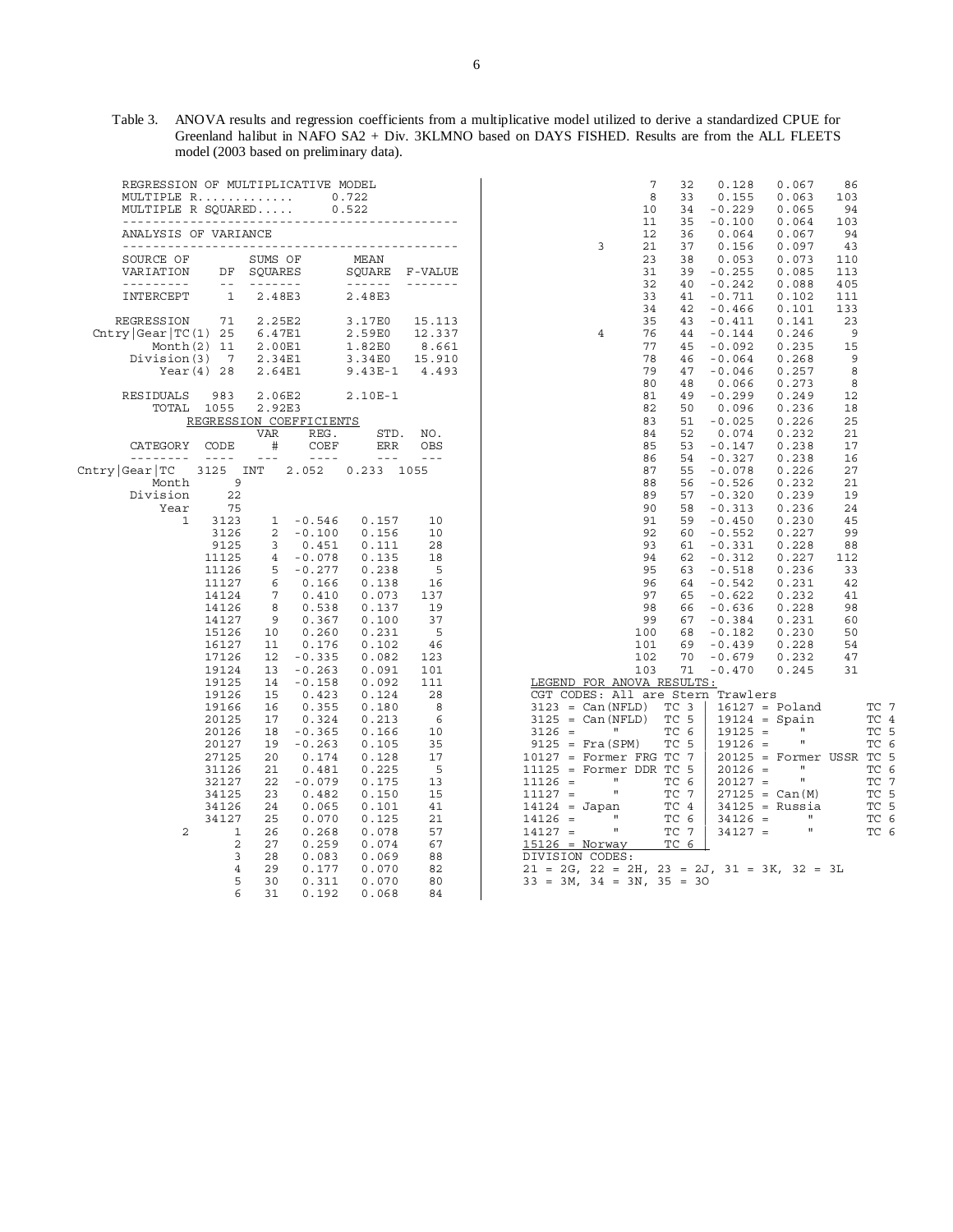Table 4. Standardized CPUE for Greenland halibut in NAFO SA2+ Div. 3KLMNO based on a multiplicative model based utilizing DAYS FISHED as a measure of effort. Results are from the ALL FLEETS model (2003 based on preliminary data).

# PREDICTED CATCH RATE

|               |               | LN TRANSFORM RETRANSFORMED FLEET |                                                         |                                  |                |                                                                                                                                                                                                                                                                                                                                                                                                                                                                            | % OF CATCH IN                   |
|---------------|---------------|----------------------------------|---------------------------------------------------------|----------------------------------|----------------|----------------------------------------------------------------------------------------------------------------------------------------------------------------------------------------------------------------------------------------------------------------------------------------------------------------------------------------------------------------------------------------------------------------------------------------------------------------------------|---------------------------------|
| YEAR          | MEAN          |                                  | S.E. MEAN                                               |                                  |                |                                                                                                                                                                                                                                                                                                                                                                                                                                                                            | S.E. CATCH EFFORT THIS ANALYSIS |
| $\frac{1}{2}$ | $\sim$ $   -$ | $\sim$ $   -$                    | $\mathcal{L} = \mathcal{L} + \mathcal{L} + \mathcal{L}$ | $\sim$ $   -$                    | $\sim$ $    -$ | $\frac{1}{2} \left( \frac{1}{2} \right) \left( \frac{1}{2} \right) \left( \frac{1}{2} \right) \left( \frac{1}{2} \right) \left( \frac{1}{2} \right) \left( \frac{1}{2} \right) \left( \frac{1}{2} \right) \left( \frac{1}{2} \right) \left( \frac{1}{2} \right) \left( \frac{1}{2} \right) \left( \frac{1}{2} \right) \left( \frac{1}{2} \right) \left( \frac{1}{2} \right) \left( \frac{1}{2} \right) \left( \frac{1}{2} \right) \left( \frac{1}{2} \right) \left( \frac$ | _____________                   |
|               | 1975 2.0522   |                                  | $0.0542$ $8.416$                                        | 1.934                            |                |                                                                                                                                                                                                                                                                                                                                                                                                                                                                            | 28814 3424 9.1                  |
| 1976          | 1.9079        |                                  | $0.0334$ 7.361                                          | 1.334                            |                |                                                                                                                                                                                                                                                                                                                                                                                                                                                                            | 24611 3343 9.4                  |
| 1977          | 1.9603        | $0.0248$ 7.791                   |                                                         | 1,220                            |                | 32048 4114                                                                                                                                                                                                                                                                                                                                                                                                                                                                 | 17.0                            |
| 1978          | 1.9884        | $0.0338$ 7.976                   |                                                         | 1.455                            | 39070          |                                                                                                                                                                                                                                                                                                                                                                                                                                                                            | 4898 4.9                        |
|               | 1979 2.0067   |                                  | $0.0385$ $8.105$                                        | 1.576                            | 34104          |                                                                                                                                                                                                                                                                                                                                                                                                                                                                            | 4208 9.3                        |
|               | 1980 2.1181   |                                  | $0.0340$ 9.080                                          | 1.662                            | 32867          | 3620                                                                                                                                                                                                                                                                                                                                                                                                                                                                       | 4.8                             |
| 1981          | 1.7529        | $0.0273$ 6.324                   |                                                         | 1.039                            | 30754          |                                                                                                                                                                                                                                                                                                                                                                                                                                                                            | 4863 12.5                       |
| 1982          | 2.1484        | $0.0183$ $9.434$                 |                                                         | 1.271                            | 26278          | 2785                                                                                                                                                                                                                                                                                                                                                                                                                                                                       | 36.1                            |
| 1983          | 2.0275        |                                  | $0.0152$ $8.373$                                        | 1.029                            | 27861          | 3328                                                                                                                                                                                                                                                                                                                                                                                                                                                                       | 40.4                            |
|               | 1984 2.1264   | $0.0157$ 9.241                   |                                                         | 1.155                            | 26711          | 2891                                                                                                                                                                                                                                                                                                                                                                                                                                                                       | 33.2                            |
|               | 1985 1.9049   |                                  | $0.0195$ 7.390                                          | 1.027                            | 20347          | 2753                                                                                                                                                                                                                                                                                                                                                                                                                                                                       | 27.6                            |
|               | 1986 1.7254   |                                  | $0.0202$ $6.174$                                        | 0.874                            |                | 17976 2912                                                                                                                                                                                                                                                                                                                                                                                                                                                                 | 21.1                            |
| 1987          | 1.9743        | $0.0190$ 7.923                   |                                                         | 1.089                            |                | 32442 4095                                                                                                                                                                                                                                                                                                                                                                                                                                                                 | 35.4                            |
| 1988          | 1.5262        | 0.0182                           | 5.064                                                   | 0.681                            | 19215          | 3795                                                                                                                                                                                                                                                                                                                                                                                                                                                                       | 20.6                            |
| 1989          | 1.7318        | $0.0171$ 6.223                   |                                                         | 0.811                            |                | 20034 3219                                                                                                                                                                                                                                                                                                                                                                                                                                                                 | 11.1                            |
|               | 1990 1.7397   |                                  | $0.0139$ $6.283$                                        | 0.738                            |                | 47454 7553                                                                                                                                                                                                                                                                                                                                                                                                                                                                 | 8.4                             |
|               | 1991 1.6026   |                                  |                                                         | $0.0128$ 5.481 0.619 65008 11861 |                |                                                                                                                                                                                                                                                                                                                                                                                                                                                                            | 10.7                            |
|               | 1992 1.5004   |                                  |                                                         | $0.0121$ 4.950 0.543             |                | 63193 12766                                                                                                                                                                                                                                                                                                                                                                                                                                                                | 59.2                            |
| 1993          | 1.7215        | $0.0124$ 6.174                   |                                                         | 0.685                            | 62455          | 10115                                                                                                                                                                                                                                                                                                                                                                                                                                                                      | 61.1                            |
| 1994          | 1.7404        | $0.0125$ 6.292                   |                                                         | 0.700                            | 51029          | 8111                                                                                                                                                                                                                                                                                                                                                                                                                                                                       | 84.9                            |
|               | 1995 1.5343   | $0.0168$ 5.108                   |                                                         | 0.660                            |                | 15272 2990                                                                                                                                                                                                                                                                                                                                                                                                                                                                 | 20.9                            |
|               | 1996 1.5101   |                                  |                                                         | $0.0144$ 4.992 0.597             |                | 18840 3774                                                                                                                                                                                                                                                                                                                                                                                                                                                                 | 28.4                            |
|               | 1997 1.4307   |                                  | $0.0146$ $4.611$                                        | 0.555                            |                | 19858 4307                                                                                                                                                                                                                                                                                                                                                                                                                                                                 | 26.5                            |
| 1998          | 1.4163        | 0.0130 4.549                     |                                                         | 0.518                            | 19946          | 4385                                                                                                                                                                                                                                                                                                                                                                                                                                                                       | 67.1                            |
| 1999          | 1.6685        | $0.0142$ 5.850                   |                                                         | 0.696                            | 24226          | 4141                                                                                                                                                                                                                                                                                                                                                                                                                                                                       | 35.6                            |
| 2000          | 1.8703        | $0.0138$ 7.159                   |                                                         | 0.839                            | 34177          | 4774                                                                                                                                                                                                                                                                                                                                                                                                                                                                       | 32.7                            |
| 2001          | 1,6130        |                                  | $0.0130$ 5.538                                          | 0.630                            | 38232          | 6904                                                                                                                                                                                                                                                                                                                                                                                                                                                                       | 28.5                            |
| 2002          | 1.3730        |                                  | $0.0145$ 4.353                                          | 0.522                            | 34062          |                                                                                                                                                                                                                                                                                                                                                                                                                                                                            | 7825 21.4                       |
| 2003          | 1.5819        | 0.0157                           | 5.361                                                   | 0.669                            | 35151          | 6557                                                                                                                                                                                                                                                                                                                                                                                                                                                                       | 11.4                            |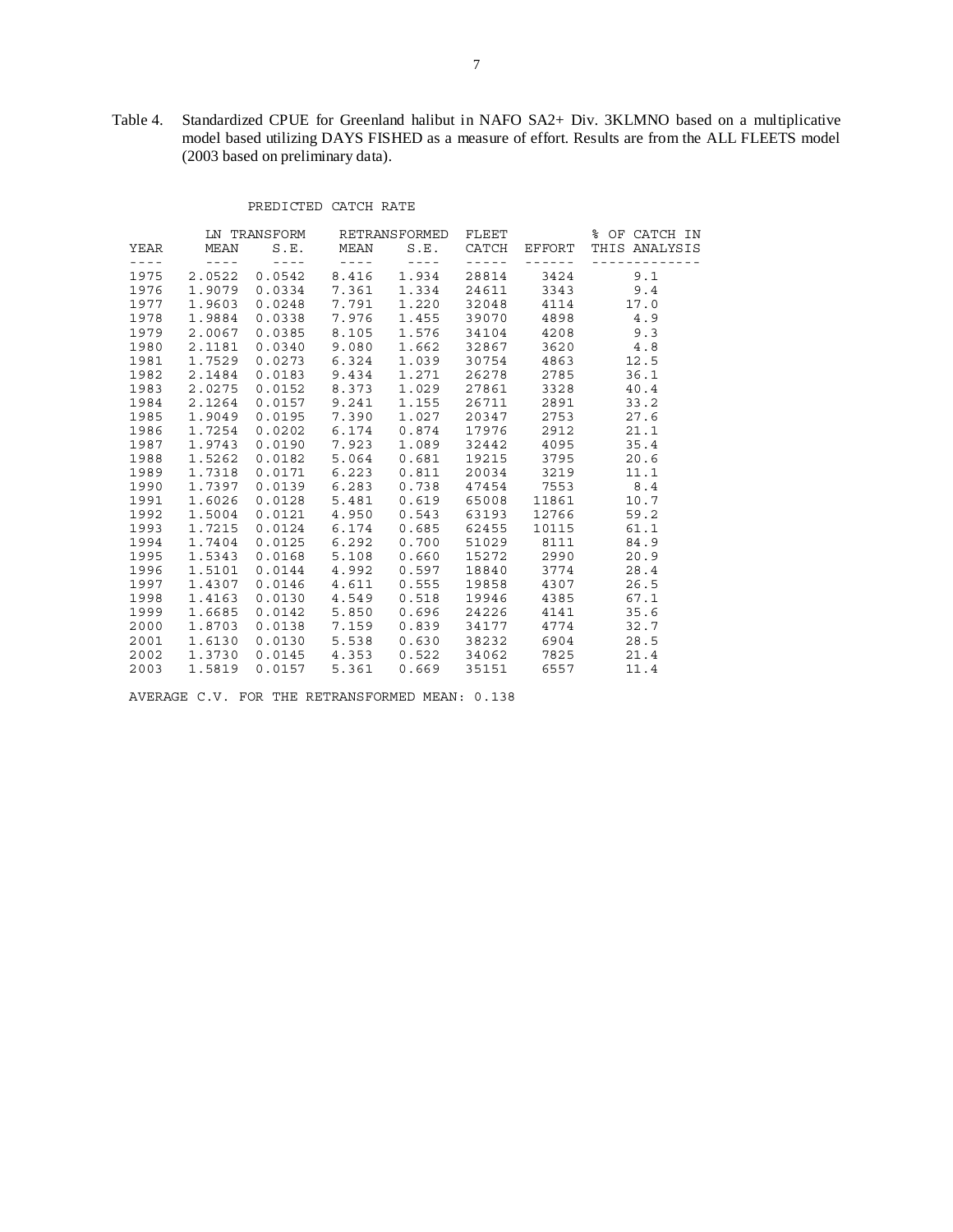Table 5. ANOVA results and regression coefficients from a multiplicative model utilized to derive a standardized CPUE for Greenland halibut in NAFO Div. 3LMNO based on HOURS FISHED. Results are from the NON-CANADIAN FLEETS model.

| REGRESSION OF MULTIPLICATIVE MODEL<br>MULTIPLE R<br>MULTIPLE R SOUARED                                                                                                                                                                                                                                                                                                                                                                                                                             |                                                                                  |                                                                                                                                                                                                                                                                                                                                                                                                                                                                                                                                                                             |                                                                                                                | 0.746<br>0.556                                                                         | 80F                                                                | YEAR<br>$  -$                                                                | MEAN<br>$\sim$ $\sim$ $\sim$ $\sim$                                                                                          | LN TRANSFORM<br>S.E.<br>$\frac{1}{2}$                                                                                                                              | MEAN<br>$\sim$ $  -$                                                                   | <b>RETRANSFORMED</b><br>S.E.<br>$\equiv$ $\equiv$ $\equiv$ $\equiv$                    | FLEET<br>$\frac{1}{2} \frac{1}{2} \frac{1}{2} \frac{1}{2} \frac{1}{2} \frac{1}{2} \frac{1}{2} \frac{1}{2} \frac{1}{2} \frac{1}{2} \frac{1}{2} \frac{1}{2} \frac{1}{2} \frac{1}{2} \frac{1}{2} \frac{1}{2} \frac{1}{2} \frac{1}{2} \frac{1}{2} \frac{1}{2} \frac{1}{2} \frac{1}{2} \frac{1}{2} \frac{1}{2} \frac{1}{2} \frac{1}{2} \frac{1}{2} \frac{1}{2} \frac{1}{2} \frac{1}{2} \frac{1}{2} \frac{$ |                                                                                                              | % OF CATCH<br>IN THIS<br>CATCH EFFORT ANALYSIS<br><u>------ --------</u>    |
|----------------------------------------------------------------------------------------------------------------------------------------------------------------------------------------------------------------------------------------------------------------------------------------------------------------------------------------------------------------------------------------------------------------------------------------------------------------------------------------------------|----------------------------------------------------------------------------------|-----------------------------------------------------------------------------------------------------------------------------------------------------------------------------------------------------------------------------------------------------------------------------------------------------------------------------------------------------------------------------------------------------------------------------------------------------------------------------------------------------------------------------------------------------------------------------|----------------------------------------------------------------------------------------------------------------|----------------------------------------------------------------------------------------|--------------------------------------------------------------------|------------------------------------------------------------------------------|------------------------------------------------------------------------------------------------------------------------------|--------------------------------------------------------------------------------------------------------------------------------------------------------------------|----------------------------------------------------------------------------------------|----------------------------------------------------------------------------------------|-------------------------------------------------------------------------------------------------------------------------------------------------------------------------------------------------------------------------------------------------------------------------------------------------------------------------------------------------------------------------------------------------------|--------------------------------------------------------------------------------------------------------------|-----------------------------------------------------------------------------|
| ANALYSIS OF VARIANCE                                                                                                                                                                                                                                                                                                                                                                                                                                                                               |                                                                                  |                                                                                                                                                                                                                                                                                                                                                                                                                                                                                                                                                                             |                                                                                                                |                                                                                        |                                                                    | 1992                                                                         | $-0.8347$                                                                                                                    | 0.0097                                                                                                                                                             | 0.462                                                                                  | 0.045                                                                                  | 56190                                                                                                                                                                                                                                                                                                                                                                                                 | 121651                                                                                                       | 62.7                                                                        |
| ______________________________<br>SOURCE OF<br>VARIATION<br>INTERCEPT<br>REGRESSION<br>Chtry Gear TC<br>Month<br>Division<br>Year                                                                                                                                                                                                                                                                                                                                                                  | $\sim$ $    -$<br>$\mathbf{1}$<br>32<br>8<br>11<br>$\overline{\mathbf{3}}$<br>10 | SUMS OF<br>DF SOUARES<br>$\begin{array}{cccccccccccccc} \multicolumn{2}{c}{} & \multicolumn{2}{c}{} & \multicolumn{2}{c}{} & \multicolumn{2}{c}{} & \multicolumn{2}{c}{} & \multicolumn{2}{c}{} & \multicolumn{2}{c}{} & \multicolumn{2}{c}{} & \multicolumn{2}{c}{} & \multicolumn{2}{c}{} & \multicolumn{2}{c}{} & \multicolumn{2}{c}{} & \multicolumn{2}{c}{} & \multicolumn{2}{c}{} & \multicolumn{2}{c}{} & \multicolumn{2}{c}{} & \multicolumn{2}{c}{} & \multicolumn{2}{c}{} & \multicolumn{2}{c}{} & \$<br>6.61E2<br>6.55E1<br>2.45E1<br>9.83E0<br>5.92E0<br>1.07E1 |                                                                                                                | MEAN<br>SOUARE<br>6.61E2<br>2.05E0<br>3.06E0<br>8.94E-1<br>1.97E0<br>1.07E0            | F-VALUE<br>-------<br>15.278<br>22.833<br>6.669<br>14.724<br>7.971 | 1993<br>1994<br>1995<br>1996<br>1997<br>1998<br>1999<br>2000<br>2001<br>2002 | $-0.6352$<br>$-0.8991$<br>$-0.9640$<br>$-1.1413$<br>$-1.4838$<br>$-1.0998$<br>-1.0491<br>$-0.8259$<br>$-1.3420$<br>$-1.3498$ | 0.0107<br>0.0095<br>0.0119<br>0.0137<br>0.0126<br>0.0135<br>0.0098<br>0.0186<br>0.0128<br>0.0105                                                                   | 0.564<br>0.433<br>0.405<br>0.339<br>0.241<br>0.354<br>0.373<br>0.464<br>0.278<br>0.276 | 0.058<br>0.042<br>0.044<br>0.040<br>0.027<br>0.041<br>0.037<br>0.063<br>0.031<br>0.028 | 12037<br>12661<br>13578<br>15825<br>20210<br>23584<br>27772                                                                                                                                                                                                                                                                                                                                           | 57549 102108<br>48076 110988<br>29689<br>37319<br>56337<br>44744<br>54216<br>50833<br>29867 107554<br>100682 | 63.3<br>84.2<br>14.5<br>15.0<br>13.7<br>24.2<br>30.7<br>10.6<br>9.4<br>19.9 |
| RESIDUALS<br>TOTAL                                                                                                                                                                                                                                                                                                                                                                                                                                                                                 | 390<br>423                                                                       | 5.23E1<br>7.79E2                                                                                                                                                                                                                                                                                                                                                                                                                                                                                                                                                            | REGRESSION COEFFICIENTS                                                                                        | $1.34E-1$                                                                              |                                                                    |                                                                              | AVERAGE C.V. FOR THE RETRANSFORMED MEAN: 0.109                                                                               |                                                                                                                                                                    |                                                                                        |                                                                                        |                                                                                                                                                                                                                                                                                                                                                                                                       |                                                                                                              |                                                                             |
| CATEGORY<br>$\begin{array}{cccccccccccccc} \multicolumn{2}{c}{} & \multicolumn{2}{c}{} & \multicolumn{2}{c}{} & \multicolumn{2}{c}{} & \multicolumn{2}{c}{} & \multicolumn{2}{c}{} & \multicolumn{2}{c}{} & \multicolumn{2}{c}{} & \multicolumn{2}{c}{} & \multicolumn{2}{c}{} & \multicolumn{2}{c}{} & \multicolumn{2}{c}{} & \multicolumn{2}{c}{} & \multicolumn{2}{c}{} & \multicolumn{2}{c}{} & \multicolumn{2}{c}{} & \multicolumn{2}{c}{} & \multicolumn{2}{c}{} & \multicolumn{2}{c}{} & \$ | CODE<br>$\sim$ $ \sim$ $\sim$                                                    | VAR<br>#<br>$\omega = \omega$                                                                                                                                                                                                                                                                                                                                                                                                                                                                                                                                               | REG.<br>COEF<br>$\sim$ $\sim$ $\sim$ $\sim$                                                                    | STD.<br>ERR<br>$\sim$ $\sim$ $\sim$                                                    | NO.<br>OBS<br>$\omega = \omega$                                    |                                                                              |                                                                                                                              |                                                                                                                                                                    |                                                                                        |                                                                                        |                                                                                                                                                                                                                                                                                                                                                                                                       |                                                                                                              |                                                                             |
| Chtry Gear TC<br>Month<br>Division<br>Year                                                                                                                                                                                                                                                                                                                                                                                                                                                         | 14124<br>11<br>32<br>92                                                          | INT                                                                                                                                                                                                                                                                                                                                                                                                                                                                                                                                                                         | $-0.835$                                                                                                       | 0.099                                                                                  | 423                                                                |                                                                              |                                                                                                                              |                                                                                                                                                                    |                                                                                        |                                                                                        |                                                                                                                                                                                                                                                                                                                                                                                                       |                                                                                                              |                                                                             |
| 1                                                                                                                                                                                                                                                                                                                                                                                                                                                                                                  | 9125<br>14127<br>19124<br>19125<br>19126<br>34125                                | $\mathbf{1}$<br>2<br>$4\overline{ }$<br>5<br>6                                                                                                                                                                                                                                                                                                                                                                                                                                                                                                                              | 0.346<br>0.013<br>$3 - 0.975$<br>$-0.679$<br>$-0.410$<br>0.229                                                 | 0.139<br>0.080<br>0.081<br>0.087<br>0.107<br>0.136                                     | 10<br>33<br>101<br>75<br>28<br>16                                  |                                                                              |                                                                                                                              |                                                                                                                                                                    |                                                                                        |                                                                                        |                                                                                                                                                                                                                                                                                                                                                                                                       |                                                                                                              |                                                                             |
| $\overline{2}$                                                                                                                                                                                                                                                                                                                                                                                                                                                                                     | 34126<br>34127<br>1<br>$\overline{c}$<br>3<br>$\overline{4}$<br>5<br>6           | 8<br>9<br>10<br>11<br>12<br>13<br>14                                                                                                                                                                                                                                                                                                                                                                                                                                                                                                                                        | $7 - 0.231$<br>$-0.253$<br>0.441<br>0.367<br>0.245<br>0.235<br>0.333<br>0.138                                  | 0.093<br>0.128<br>0.092<br>0.089<br>0.085<br>0.086<br>0.086<br>0.089                   | 32<br>13<br>31<br>35<br>42<br>40<br>39<br>35                       |                                                                              |                                                                                                                              |                                                                                                                                                                    |                                                                                        |                                                                                        |                                                                                                                                                                                                                                                                                                                                                                                                       |                                                                                                              |                                                                             |
| 3                                                                                                                                                                                                                                                                                                                                                                                                                                                                                                  | 7<br>8<br>9<br>10<br>12<br>33<br>34<br>35                                        | 15<br>16<br>17<br>18<br>19<br>20<br>21<br>22                                                                                                                                                                                                                                                                                                                                                                                                                                                                                                                                | 0.121<br>0.109<br>0.091<br>$-0.172$<br>0.135<br>$-0.310$<br>$-0.011$<br>$-0.006$                               | 0.091<br>0.091<br>0.088<br>0.089<br>0.087<br>0.050<br>0.057<br>0.096                   | 31<br>31<br>35<br>33<br>36<br>93<br>69<br>21                       |                                                                              |                                                                                                                              |                                                                                                                                                                    |                                                                                        |                                                                                        |                                                                                                                                                                                                                                                                                                                                                                                                       |                                                                                                              |                                                                             |
| 4<br>PREDICTED CATCH RATE                                                                                                                                                                                                                                                                                                                                                                                                                                                                          | 93<br>94<br>95<br>96<br>97<br>98<br>99<br>100<br>101<br>102                      | 23<br>24<br>25<br>26<br>27<br>28<br>29<br>30<br>31<br>32                                                                                                                                                                                                                                                                                                                                                                                                                                                                                                                    | 0.200<br>$-0.064$<br>$-0.129$<br>$-0.307$<br>$-0.649$<br>$-0.265$<br>$-0.214$<br>0.009<br>$-0.507$<br>$-0.515$ | 0.078<br>0.075<br>0.121<br>0.130<br>0.123<br>0.126<br>0.110<br>0.144<br>0.124<br>0.112 | 64<br>98<br>19<br>14<br>17<br>32<br>46<br>10<br>15<br>36           |                                                                              | $14124 = Japan$<br>$14127 =$<br>$19124 = Spain$<br>$19125 =$<br>DIVISION CODES:                                              | LEGEND FOR ANOVA RESULTS:<br>CGT CODES: All are Stern Trawlers<br>$9125 = Fra(SPM)$<br>and the state<br>$\sim$ 11<br>$32 = 3L$ , $33 = 3M$ , $34 = 3N$ , $35 = 3O$ | TC 5<br>TC 4<br>TC 7<br>TC 4<br>TC 5                                                   | $19126 = Spain$<br>$34126 =$<br>$34127 =$                                              | $34125$ = Russia<br>$\mathbf{H}$<br>$\mathbf{u}$                                                                                                                                                                                                                                                                                                                                                      |                                                                                                              | TC 6<br>TC 5<br>TC 6<br>TC 7                                                |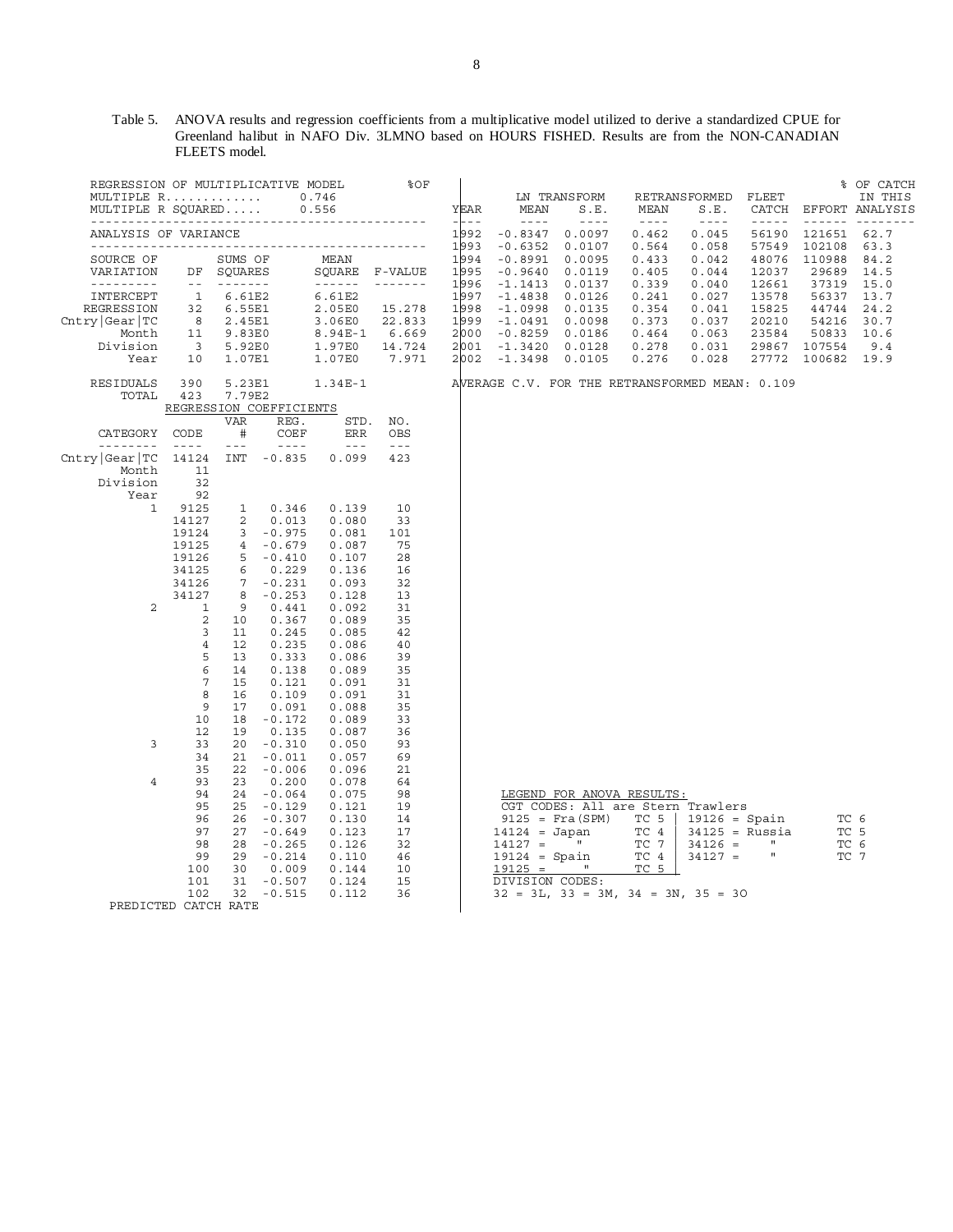## Table 6. ANOVA results and regression coefficients from a multiplicative model utilized to derive a standardized CPUE for Greenland halibut in NAFO Div. 3LMNO based on DAYS FISHED. Results are from the NON-CANADIAN FLEETS model.

| REGRESSION OF MULTIPLICATIVE MODEL           |                         |                            |                             |                                                                                                                                                                                                                                                                                                                                                                                                                                                                                        |                    |             | CATEGORY                                       | CODE                 | #           | COEF            | ERR                         | OBS           |            |
|----------------------------------------------|-------------------------|----------------------------|-----------------------------|----------------------------------------------------------------------------------------------------------------------------------------------------------------------------------------------------------------------------------------------------------------------------------------------------------------------------------------------------------------------------------------------------------------------------------------------------------------------------------------|--------------------|-------------|------------------------------------------------|----------------------|-------------|-----------------|-----------------------------|---------------|------------|
| MULTIPLE R                                   |                         |                            |                             | 0.724                                                                                                                                                                                                                                                                                                                                                                                                                                                                                  |                    |             |                                                | 4<br>100             | 33          | 0.133           | 0.109                       | 42            |            |
| MULTIPLE R SOUARED                           |                         |                            |                             | 0.524                                                                                                                                                                                                                                                                                                                                                                                                                                                                                  |                    |             |                                                | 101                  | 34          | $-0.218$        | 0.111                       | 39            |            |
|                                              | ------------------      |                            |                             |                                                                                                                                                                                                                                                                                                                                                                                                                                                                                        |                    |             |                                                | 102                  | 35          | $-0.420$        | 0.117                       | 36            |            |
| ANALYSIS OF VARIANCE<br>-------------------- |                         |                            |                             |                                                                                                                                                                                                                                                                                                                                                                                                                                                                                        |                    |             |                                                |                      |             |                 |                             |               |            |
| SOURCE OF                                    |                         | SUMS OF                    |                             | MEAN                                                                                                                                                                                                                                                                                                                                                                                                                                                                                   |                    |             |                                                |                      |             |                 |                             |               |            |
| VARIATION                                    | DF                      | SQUARES                    |                             | SOUARE                                                                                                                                                                                                                                                                                                                                                                                                                                                                                 | F-VALUE            |             |                                                |                      |             |                 |                             |               |            |
| ---------                                    | $ -$                    |                            |                             | $\begin{array}{cccccccccccccc} \multicolumn{2}{c}{} & \multicolumn{2}{c}{} & \multicolumn{2}{c}{} & \multicolumn{2}{c}{} & \multicolumn{2}{c}{} & \multicolumn{2}{c}{} & \multicolumn{2}{c}{} & \multicolumn{2}{c}{} & \multicolumn{2}{c}{} & \multicolumn{2}{c}{} & \multicolumn{2}{c}{} & \multicolumn{2}{c}{} & \multicolumn{2}{c}{} & \multicolumn{2}{c}{} & \multicolumn{2}{c}{} & \multicolumn{2}{c}{} & \multicolumn{2}{c}{} & \multicolumn{2}{c}{} & \multicolumn{2}{c}{} & \$ |                    |             |                                                |                      |             |                 |                             |               |            |
| INTERCEPT                                    | 1<br>35                 | 1.10E3                     |                             | 1.10E3                                                                                                                                                                                                                                                                                                                                                                                                                                                                                 |                    |             |                                                | PREDICTED CATCH RATE |             |                 |                             |               | % OF CATCH |
| REGRESS ION<br>Chtry Gear TC                 | 11                      | 1.13E2<br>4.85E1           |                             | 3.23E0<br>4.41E0                                                                                                                                                                                                                                                                                                                                                                                                                                                                       | 18.17%OF<br>24.847 |             |                                                | LN TRANSFORM         |             | RETRANSFORMED   | FLEET                       |               | IN THIS    |
| Month                                        | 11                      | 1.67E1                     |                             | 1.52E0                                                                                                                                                                                                                                                                                                                                                                                                                                                                                 | 8.562              | <b>YEAR</b> | MEAN                                           | S.E.                 | MEAN        | S.E.            | CATCH                       | EFFORT        | ANALYSIS   |
| Division                                     | $\overline{\mathbf{3}}$ | 1.71E1                     |                             | 5.69E0                                                                                                                                                                                                                                                                                                                                                                                                                                                                                 | $32.034 - -$       | $- - - -$   | $- - - - -$                                    | $- - - - -$          | $- - - - -$ | -----           | ------                      | $\frac{1}{2}$ | ---------  |
| Year                                         | 10                      | 1.57E1                     |                             | 1.57E0                                                                                                                                                                                                                                                                                                                                                                                                                                                                                 | 8.822              | 1992        | 1.8548                                         | 0.0109               | 6.946       | 0.725           | 56190                       | 8089          | 62.6       |
|                                              |                         |                            |                             |                                                                                                                                                                                                                                                                                                                                                                                                                                                                                        |                    | 1993        | 2.0048                                         | 0.0095               | 8.076       | 0.787           | 57549                       | 7126          | 64.1       |
| RESIDUALS                                    | 577                     | 1.02E2                     |                             | 1.77E-1                                                                                                                                                                                                                                                                                                                                                                                                                                                                                |                    | 1994        | 1.9596                                         | 0.0081               | 7.725       | 0.693           | 48076                       | 6224          | 89.0       |
| TOTAL                                        | 613                     | 1.32E3                     |                             |                                                                                                                                                                                                                                                                                                                                                                                                                                                                                        |                    | 1995        | 1.6375                                         | 0.0110               | 5.590       | 0.585           | 12037                       | 2153          | 23.5       |
|                                              |                         | REGRESSION COEFFICIENTS    |                             |                                                                                                                                                                                                                                                                                                                                                                                                                                                                                        |                    | 1996        | 1.5975                                         | 0.0104               | 5.372       | 0.546           | 12661                       | 2357          | 35.5       |
|                                              |                         | <b>VAR</b>                 | REG.                        | STD.                                                                                                                                                                                                                                                                                                                                                                                                                                                                                   | NO.                | 1997        | 1.4503                                         | 0.0100               | 4.637       | 0.463           | 13578                       | 2928          | 30.0       |
| CATEGORY                                     | CODE                    | #                          | COEF                        | <b>ERR</b>                                                                                                                                                                                                                                                                                                                                                                                                                                                                             | OBS                | 1998        | 1.5714                                         | 0.0081               | 5.240       | 0.470           | 15825                       | 3020          | 80.8       |
|                                              | $- - - -$               | $\equiv$ $\equiv$ $\equiv$ | $\sim$ $\sim$ $\sim$ $\sim$ | $  -$                                                                                                                                                                                                                                                                                                                                                                                                                                                                                  | $\omega = \omega$  | 1999        | 1.7817                                         | 0.0089               | 6.464       | 0.607           | 20210                       | 3127          | 41.1       |
| Chtry Gear TC                                | 14124                   | <b>INT</b>                 | 1.855                       | 0.105                                                                                                                                                                                                                                                                                                                                                                                                                                                                                  | 613                | 2000        | 1.9879                                         | 0.0101               | 7.938       | 0.796           | 23584                       | 2971          | 42.1       |
| Month                                        | 9                       |                            |                             |                                                                                                                                                                                                                                                                                                                                                                                                                                                                                        |                    | 2001        | 1.6370                                         | 0.0098               | 5.590       | 0.551           | 29867                       | 5343          | 30.5       |
| Division                                     | 32                      |                            |                             |                                                                                                                                                                                                                                                                                                                                                                                                                                                                                        |                    | 2002        | 1.4350                                         | 0.0108               | 4.565       | 0.473           | 27772                       | 6083          | 19.9       |
| Year                                         | 92                      |                            |                             |                                                                                                                                                                                                                                                                                                                                                                                                                                                                                        |                    |             |                                                |                      |             |                 |                             |               |            |
| 1                                            | 9125                    | $\mathbf{1}$               | 0.022                       | 0.110                                                                                                                                                                                                                                                                                                                                                                                                                                                                                  | 19                 |             | AVERAGE C.V. FOR THE RETRANSFORMED MEAN: 0.099 |                      |             |                 |                             |               |            |
|                                              | 14127                   | 2                          | $-0.049$                    | 0.092                                                                                                                                                                                                                                                                                                                                                                                                                                                                                  | 29                 |             |                                                |                      |             |                 |                             |               |            |
|                                              | 17126                   | 3                          | $-0.732$                    | 0.060                                                                                                                                                                                                                                                                                                                                                                                                                                                                                  | 123                |             |                                                |                      |             |                 |                             |               |            |
|                                              | 19124                   | $\overline{4}$             | $-0.828$                    | 0.078                                                                                                                                                                                                                                                                                                                                                                                                                                                                                  | 101                |             |                                                |                      |             |                 |                             |               |            |
|                                              | 19125                   | 5                          | $-0.651$                    | 0.073                                                                                                                                                                                                                                                                                                                                                                                                                                                                                  | 111                |             |                                                |                      |             |                 |                             |               |            |
|                                              | 19126                   | 6                          | $-0.198$                    | 0.118                                                                                                                                                                                                                                                                                                                                                                                                                                                                                  | 28                 |             |                                                |                      |             |                 |                             |               |            |
|                                              | 19166                   | 7                          | $-0.145$                    | 0.161                                                                                                                                                                                                                                                                                                                                                                                                                                                                                  | 8                  |             |                                                |                      |             |                 |                             |               |            |
|                                              | 31126                   | 8                          | 0.171                       | 0.205                                                                                                                                                                                                                                                                                                                                                                                                                                                                                  | 5                  |             |                                                |                      |             |                 |                             |               |            |
|                                              | 34125                   | 9                          | 0.086                       | 0.131                                                                                                                                                                                                                                                                                                                                                                                                                                                                                  | 15                 |             |                                                |                      |             |                 |                             |               |            |
|                                              | 34126                   | 10                         | $-0.316$                    | 0.084                                                                                                                                                                                                                                                                                                                                                                                                                                                                                  | 41                 |             |                                                |                      |             |                 |                             |               |            |
|                                              | 34127                   | 11                         | $-0.308$                    | 0.110                                                                                                                                                                                                                                                                                                                                                                                                                                                                                  | 21                 |             |                                                |                      |             |                 |                             |               |            |
| 2                                            | 1                       | 12                         | 0.393                       | 0.089                                                                                                                                                                                                                                                                                                                                                                                                                                                                                  | 43                 |             |                                                |                      |             |                 |                             |               |            |
|                                              | 2                       | 13                         | 0.346                       | 0.083                                                                                                                                                                                                                                                                                                                                                                                                                                                                                  | 56                 |             |                                                |                      |             |                 |                             |               |            |
|                                              | 3                       | 14                         | 0.199                       | 0.080                                                                                                                                                                                                                                                                                                                                                                                                                                                                                  | 67                 |             |                                                |                      |             |                 |                             |               |            |
|                                              | 4                       | 15                         | 0.295                       | 0.082                                                                                                                                                                                                                                                                                                                                                                                                                                                                                  | 58                 |             |                                                |                      |             |                 |                             |               |            |
|                                              | 5                       | 16                         | 0.372                       | 0.082                                                                                                                                                                                                                                                                                                                                                                                                                                                                                  | 58                 |             |                                                |                      |             |                 |                             |               |            |
|                                              | 6                       | 17                         | 0.161                       | 0.085                                                                                                                                                                                                                                                                                                                                                                                                                                                                                  | 50                 |             |                                                |                      |             |                 |                             |               |            |
|                                              | 7                       | 18                         | 0.092                       | 0.089                                                                                                                                                                                                                                                                                                                                                                                                                                                                                  | 42                 |             |                                                |                      |             |                 |                             |               |            |
|                                              | 8                       | 19                         | 0.126                       | 0.088                                                                                                                                                                                                                                                                                                                                                                                                                                                                                  | 43                 |             |                                                |                      |             |                 |                             |               |            |
|                                              | 10                      | 20                         | $-0.182$                    | 0.086                                                                                                                                                                                                                                                                                                                                                                                                                                                                                  | 47                 |             |                                                |                      |             |                 |                             |               |            |
|                                              | 11                      | 21                         | $-0.081$                    | 0.086                                                                                                                                                                                                                                                                                                                                                                                                                                                                                  | 48                 |             |                                                |                      |             |                 |                             |               |            |
|                                              | 12                      | 22                         | 0.138                       | 0.084                                                                                                                                                                                                                                                                                                                                                                                                                                                                                  | 51                 |             |                                                |                      |             |                 |                             |               |            |
| 3                                            | 33                      | 23                         | $-0.495$                    | 0.052                                                                                                                                                                                                                                                                                                                                                                                                                                                                                  | 110                |             | LEGEND FOR ANOVA RESULTS:                      |                      |             |                 |                             |               |            |
|                                              | 34                      | 24                         | $-0.239$                    | 0.049                                                                                                                                                                                                                                                                                                                                                                                                                                                                                  | 130                |             | CGT CODES: All are Stern Trawlers              |                      |             |                 |                             |               |            |
|                                              | 35                      | 25                         | $-0.132$                    | 0.103                                                                                                                                                                                                                                                                                                                                                                                                                                                                                  | 23                 |             | $9125 = Fra(SPM)$                              |                      | TC 5        | $19126 = Spain$ |                             | TC 6          |            |
| 4                                            | 93                      | 26                         | 0.150                       | 0.086                                                                                                                                                                                                                                                                                                                                                                                                                                                                                  | 70                 |             | $14124 = Japan$                                |                      | TC 4        | $19166 =$       | $\mathbf{H}_{\mathrm{eff}}$ | TC 6          |            |
|                                              | 94                      | 27                         | 0.105                       | 0.083                                                                                                                                                                                                                                                                                                                                                                                                                                                                                  | 108                |             | $14127 =$                                      | $\mathbf{H}$         | TC 7        |                 | $31126 =$ Latvia            | TC 6          |            |
|                                              | 95                      | 28                         | $-0.217$                    | 0.115                                                                                                                                                                                                                                                                                                                                                                                                                                                                                  | 31                 |             | $17126 =$ Portugal                             |                      | TC 6        |                 | $34125$ = Russia            | TC 5          |            |
|                                              | 96                      | 29                         | $-0.257$                    | 0.113                                                                                                                                                                                                                                                                                                                                                                                                                                                                                  | 34                 |             | $19124 = Spain$                                |                      | TC 4        | $34126 =$       | ш                           | TC 6          |            |
|                                              | 97                      | 30                         | $-0.405$                    | 0.114                                                                                                                                                                                                                                                                                                                                                                                                                                                                                  | 32                 |             | $19125 =$                                      | $\mathbf{u}$         | TC 5        | $34127 =$       | $\mathbf{H}$                | TC 7          |            |
|                                              | 98                      | 31                         | $-0.283$                    | 0.094                                                                                                                                                                                                                                                                                                                                                                                                                                                                                  | 92                 |             | DIVISION CODES:                                |                      |             |                 |                             |               |            |
|                                              | 99                      | 32                         | $-0.073$                    | 0.104                                                                                                                                                                                                                                                                                                                                                                                                                                                                                  | 57                 |             | $32 = 3L$ , $33 = 3M$ , $34 = 3N$ , $35 = 30$  |                      |             |                 |                             |               |            |
|                                              |                         | <b>VAR</b>                 | REG.                        | STD.                                                                                                                                                                                                                                                                                                                                                                                                                                                                                   | NO.                |             |                                                |                      |             |                 |                             |               |            |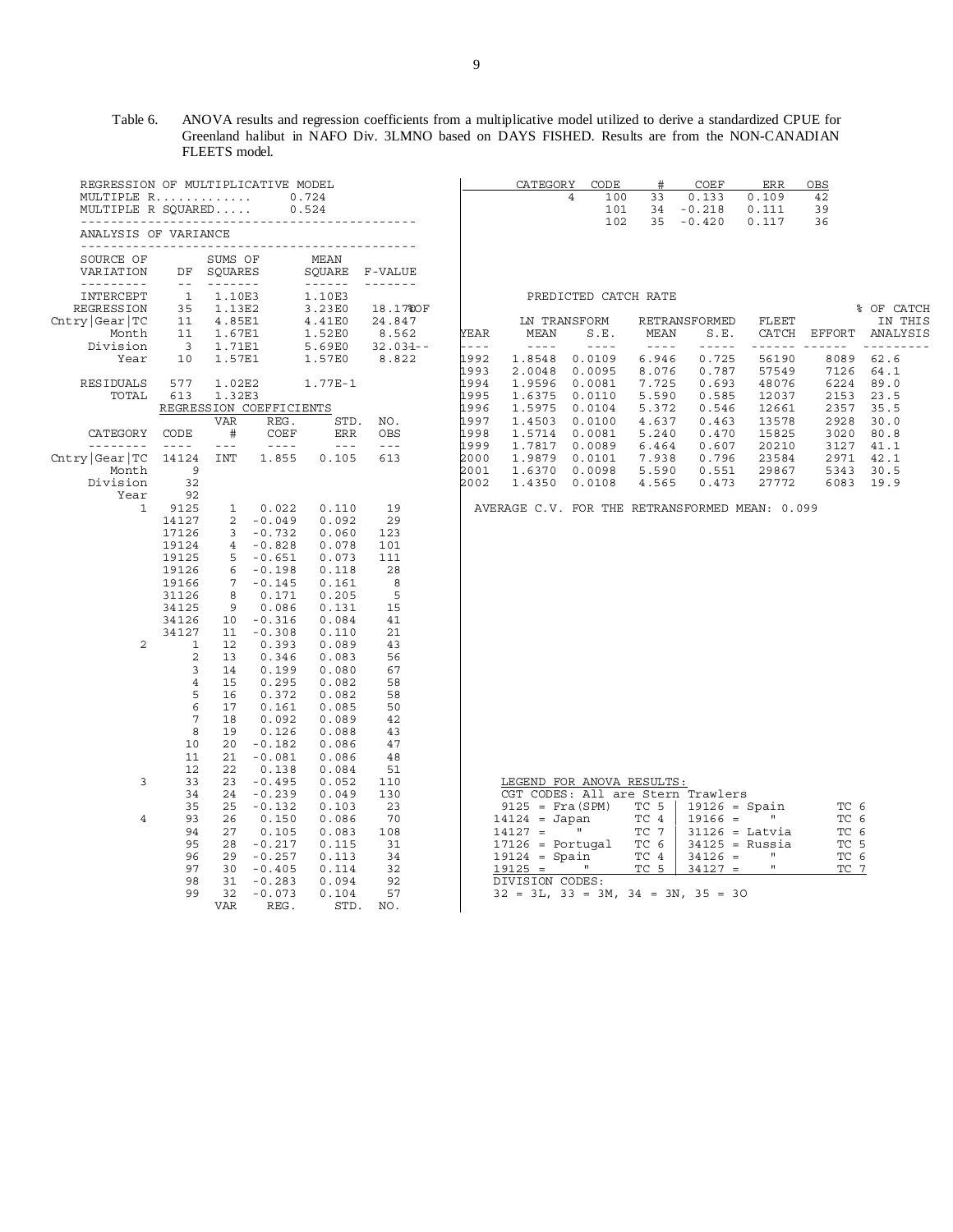Table 7. ANOVA results and regression coefficients from a multiplicative model utilized to derive a standardized CPUE for Greenland halibut in NAFO Div. 2HJ3KL based on HOURS FISHED. Results are from the CANADIAN FLEETS model (2003 based on preliminary data).

| REGRESSION OF MULTIPLICATIVE MODEL<br>MULTIPLE R<br>MULTIPLE R SOUARED<br>_______________ |                                                     |                                           | 22222<br>-------           | 0.771<br>0.594                             |                         |
|-------------------------------------------------------------------------------------------|-----------------------------------------------------|-------------------------------------------|----------------------------|--------------------------------------------|-------------------------|
| ANALYSIS OF VARIANCE<br>-----------                                                       |                                                     |                                           |                            |                                            |                         |
| SOURCE OF<br>VARIATION<br>-------                                                         | DF<br>$\sim$ $-$                                    | SUMS OF<br>SOUARES<br>-------             |                            | MEAN<br>SOUARE                             | F-VALUE                 |
| INTERCEPT<br><b>REGRESSION</b><br>Chtry Gear TC<br>Month                                  | $\mathbf{1}$<br>44<br>$\overline{\mathbf{3}}$<br>11 | 2.38E2<br>5.02E1<br>$7.96E - 1$<br>3.97E0 |                            | 2.38E2<br>1.14E0<br>$2.65E-1$<br>$3.61E-1$ | 7.243<br>1.686<br>2.291 |
| Division                                                                                  | $\overline{\mathbf{3}}$                             | 1.08E0                                    |                            | $3.61E-1$                                  | 2.295                   |
| Year                                                                                      | 27                                                  | 2.55E1                                    |                            | $9.46E-1$                                  | 6.010                   |
| RESIDUALS<br>TOTAL                                                                        | 218<br>263                                          | 3.43E1<br>3.23E2                          | REGRESSION COEFFICIENTS    | $1.57E-1$                                  |                         |
| CATEGORY                                                                                  | CODE                                                | VAR<br>#                                  | REG.<br>COEF               | STD.<br>ERR                                | NO.<br>OBS              |
| .<br>Chtry Gear TC<br>Month<br>Division                                                   | $- - - -$<br>3125<br>9<br>22                        | $  -$<br>INT                              | $\omega = \omega = \omega$ | $  -$<br>$-1.186$ 0.306                    | $- - -$<br>263          |
| Year<br>1                                                                                 | 76<br>3123<br>3126<br>27125                         | 1<br>$\overline{2}$<br>3                  | $-0.215$<br>0.110<br>0.142 | 0.144<br>0.146<br>0.097                    | 10<br>11<br>25          |
| 2                                                                                         | 1                                                   | 4                                         | $-0.239$                   | 0.149                                      | 11                      |
|                                                                                           | 2                                                   | 5                                         | $-0.173$                   | 0.151                                      | 12                      |
|                                                                                           | 3                                                   | 6                                         | $-0.485$                   | 0.133                                      | 18                      |
|                                                                                           | 4                                                   | 7                                         | $-0.386$                   | 0.126                                      | 24                      |
|                                                                                           | 5                                                   | 8                                         | $-0.193$                   | 0.127                                      | 21                      |
|                                                                                           | 6                                                   | 9                                         | $-0.135$                   | 0.112                                      | 29                      |
|                                                                                           | 7                                                   | 10                                        | $-0.143$                   | 0.101                                      | 34                      |
|                                                                                           | 8                                                   | 11                                        | 0.081                      | 0.093                                      | 37                      |
|                                                                                           | 10                                                  | 12                                        | $-0.244$                   | 0.129                                      | 15                      |
|                                                                                           | 11                                                  | 13                                        | $-0.331$                   | 0.137                                      | 14                      |
| 3                                                                                         | 12                                                  | 14                                        | $-0.137$                   | 0.161                                      | 9                       |
|                                                                                           | 23                                                  | 15                                        | $-0.154$                   | 0.095                                      | 68                      |
|                                                                                           | 31                                                  | 16                                        | $-0.245$                   | 0.100                                      | 113                     |
|                                                                                           | 32                                                  | 17                                        | $-0.147$                   | 0.115                                      | 49                      |
| $\overline{4}$                                                                            | 77                                                  | 18                                        | 0.300                      | 0.338                                      | 5                       |
|                                                                                           | 78                                                  | 19                                        | 0.946                      | 0.329                                      | 8                       |
|                                                                                           | 79                                                  | 20                                        | 0.950                      | 0.370                                      | 3                       |
|                                                                                           | 80                                                  | 21                                        | 1.101                      | 0.315                                      | 12                      |
|                                                                                           | 81                                                  | 22                                        | 0.998                      | 0.318                                      | 12                      |
|                                                                                           | 82                                                  | 23                                        | 0.981                      | 0.322                                      | 10                      |
|                                                                                           | 83                                                  | 24                                        | 0.981                      | 0.309                                      | 18                      |
|                                                                                           | 84                                                  | 25                                        | 1.114                      | 0.316                                      | 12                      |
|                                                                                           | 85                                                  | 26                                        | 0.617                      | 0.315                                      | 13                      |
|                                                                                           | 86                                                  | 27                                        | 0.506                      | 0.334                                      | 7                       |
|                                                                                           | 87                                                  | 28                                        | 0.815                      | 0.342                                      | 5                       |
|                                                                                           | 88                                                  | 29                                        | 0.095                      | 0.357                                      | $\,4$                   |
|                                                                                           | 89                                                  | 30                                        | 0.577                      | 0.335                                      | 6                       |
|                                                                                           | 90                                                  | 31                                        | 0.530                      | 0.315                                      | 12                      |
|                                                                                           | 91                                                  | 32                                        | 0.249                      | 0.310                                      | 15                      |

| CATEGORY | CODE | #  | COEF  | ERR   | OBS |
|----------|------|----|-------|-------|-----|
| 4        | 92   | 33 | 0.069 | 0.309 | 20  |
|          | 93   | 34 | 0.121 | 0.320 | 15  |
|          | 94   | 35 | 0.181 | 0.356 | 4   |
|          | 95   | 36 | 0.283 | 0.407 | 2   |
|          | 96   | 37 | 0.234 | 0.326 | 8   |
|          | 97   | 38 | 0.610 | 0.330 | 7   |
|          | 98   | 39 | 0.510 | 0.410 | 2   |
|          | 99   | 40 | 0.472 | 0.414 | 2   |
|          | 100  | 41 | 0.557 | 0.324 | 9   |
|          | 101  | 42 | 0.780 | 0.313 | 17  |
|          | 102  | 43 | 0.341 | 0.319 | 11  |
|          | 103  | 44 | 0.195 | 0.304 | 22  |

|                                                           |  | LEGEND FOR ANOVA RESULTS:         |  |      |  |  |  |  |
|-----------------------------------------------------------|--|-----------------------------------|--|------|--|--|--|--|
|                                                           |  | CGT CODES: All are Stern Trawlers |  |      |  |  |  |  |
|                                                           |  | $3123 = Can(NFLD) TC 3$           |  |      |  |  |  |  |
|                                                           |  | $3125 = Can(NFLD) TC 5$           |  |      |  |  |  |  |
| $3126 =$                                                  |  |                                   |  | TC 6 |  |  |  |  |
| $27125 = Can (M)$                                         |  |                                   |  | TC 5 |  |  |  |  |
| DIVISION CODES:                                           |  |                                   |  |      |  |  |  |  |
| $21 = 2G$ , $22 = 2H$ , $23 = 2J$ , $31 = 3K$ , $32 = 3L$ |  |                                   |  |      |  |  |  |  |
|                                                           |  |                                   |  |      |  |  |  |  |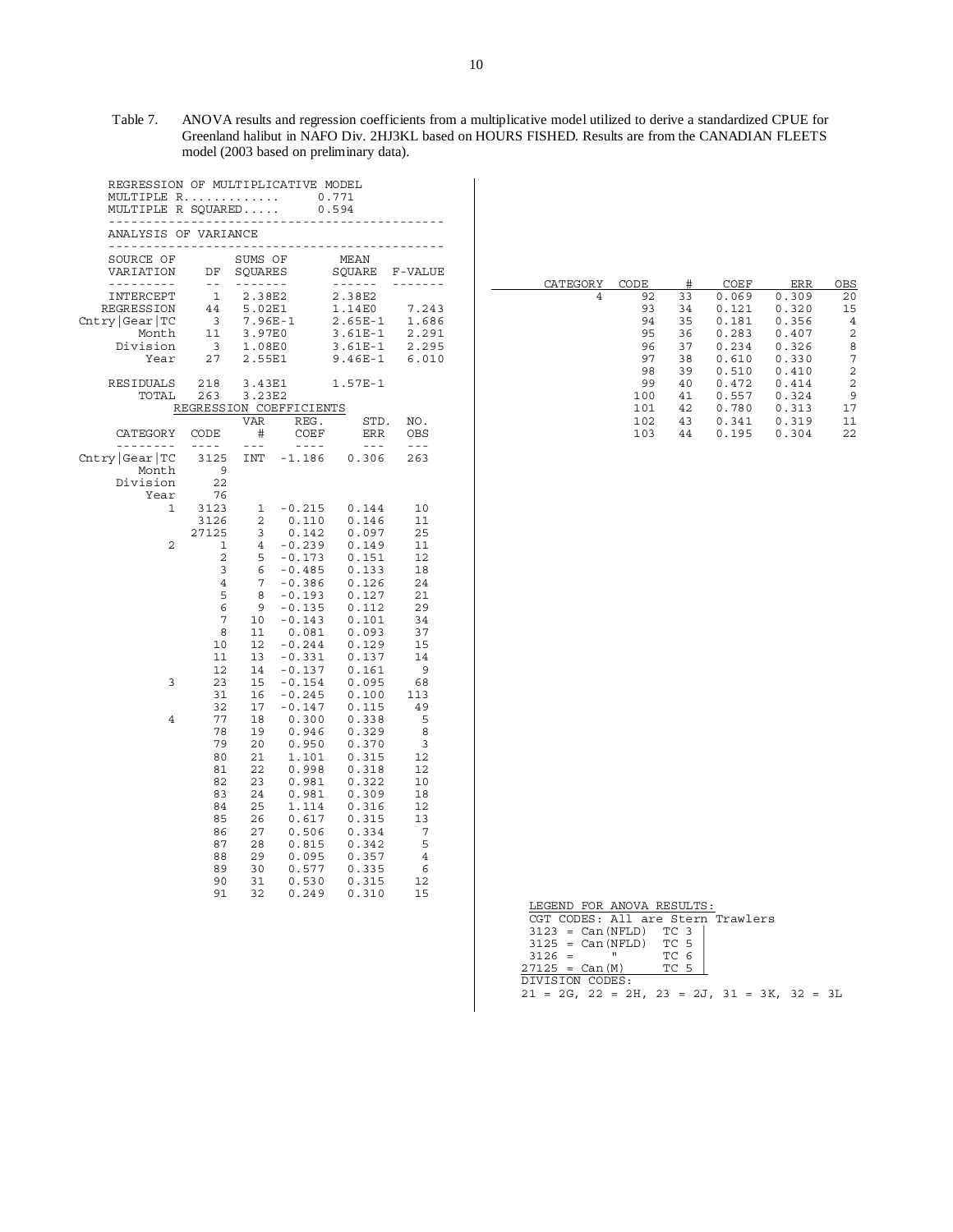Table 8. Standardized CPUE for Greenland halibut in NAFO 2HJ3KL based on a multiplicative model based utilizing HOURS FISHED as a measure of effort. Results are from the CANADIAN FLEETS model (2003 based on preliminary data).

#### PREDICTED CATCH RATE

|      |             |                  | LN TRANSFORM RETRANSFORMED |              | FLEET         |        | % OF CATCH IN |  |
|------|-------------|------------------|----------------------------|--------------|---------------|--------|---------------|--|
| YEAR | MEAN        | S.E.             | MEAN                       | S.E.         | CATCH         | EFFORT | THIS ANALYSIS |  |
| ---- | $- - - - -$ | $- - - - -$      | $- - - - -$                | $- - - - -$  | $- - - - - -$ |        | ---------     |  |
| 1976 | $-1.1861$   | 0.0933           | 0.315                      | 0.094        | 767           | 2432   | 9.5           |  |
| 1977 | $-0.8863$   | 0.0452           | 0.436                      | 0.092        | 2866          | 6572   | 20.9          |  |
| 1978 | $-0.2400$   | 0.0338           | 0.837                      | 0.153        | 3951          | 4720   | 30.0          |  |
| 1979 | $-0.2359$   | $0.0708$ 0.825   |                            | $0.216$ 5183 |               | 6283   | 35.4          |  |
| 1980 | $-0.0854$   | 0.0276           | 0.980                      | 0.162        | 3946          | 4027   | 42.5          |  |
| 1981 | $-0.1878$   | 0.0258           | 0.885                      | 0.142        | 6155          | 6952   | 55.8          |  |
| 1982 | $-0.2053$   | 0.0222           | 0.872                      | 0.129        | 8143          | 9342   | 73.4          |  |
| 1983 | $-0.2050$   | $0.0177$ 0.874   |                            | 0.116        | 7085          | 8108   | 87.4          |  |
| 1984 | $-0.0722$   | 0.0195           | 0.997                      | 0.139        | 6070          | 6088   | 90.4          |  |
| 1985 | $-0.5694$   | 0.0198           | 0.606                      | 0.085        | 4847          | 7994   | 91.2          |  |
| 1986 | $-0.6804$   | 0.0300           | 0.540                      | 0.093        | 1896          | 3512   | 73.7          |  |
| 1987 | $-0.3710$   | 0.0421           | 0.731                      | 0.149        | 2465          | 3371   | 85.6          |  |
| 1988 | $-1.0913$   | $0.0533$ $0.354$ |                            | $0.081$ 629  |               | 1778   | 38.8          |  |
| 1989 | $-0.6088$   | $0.0376$ 0.578   |                            | $0.111$ 988  |               | 1710   | 21.2          |  |
| 1990 | $-0.6559$   | 0.0233           | 0.555                      | 0.084        | 2402          | 4327   | 75.9          |  |
| 1991 | $-0.9368$   | 0.0240           | 0.419                      | 0.065        | 3254          | 7766   | 68.1          |  |
| 1992 | $-1.1170$   | 0.0202           | 0.351                      | 0.050        | 2502          | 7136   | 50.2          |  |
| 1993 | $-1.0647$   | $0.0307$ 0.367   |                            | 0.064        | 1034          | 2814   | 87.7          |  |
| 1994 | $-1.0049$   | $0.0529$ 0.386   |                            | 0.088        | 575           | 1490   | 96.5          |  |
| 1995 | $-0.9027$   | 0.0912           | 0.419                      | $0.124$ 632  |               | 1508   | 56.2          |  |
| 1996 | $-0.9518$   | 0.0314           | 0.411                      | 0.072        | 1043          | 2536   | 81.0          |  |
| 1997 | $-0.5763$   | 0.0352           | 0.598                      | 0.111        | 1017          | 1702   | 94.7          |  |
| 1998 | $-0.6765$   | 0.0926           | 0.525                      | $0.157$ 46   |               | 88     | 63.0          |  |
| 1999 | $-0.7144$   | 0.0966           | 0.505                      | 0.153        | 81            | 161    | 81.5          |  |
| 2000 | $-0.6288$   | 0.0308           | 0.568                      | 0.099        | 1285          | 2261   | 99.3          |  |
| 2001 | $-0.4061$   | 0.0237           | 0.713                      | 0.109        | 1833          | 2573   | 99.2          |  |
| 2002 | $-0.8446$   | $0.0274$ 0.459   |                            | 0.076        | 1784          | 3889   | 98.7          |  |
| 2003 | $-0.9908$   | 0.0158           | 0.399                      | 0.050        | 3710          | 9307   | 72.2          |  |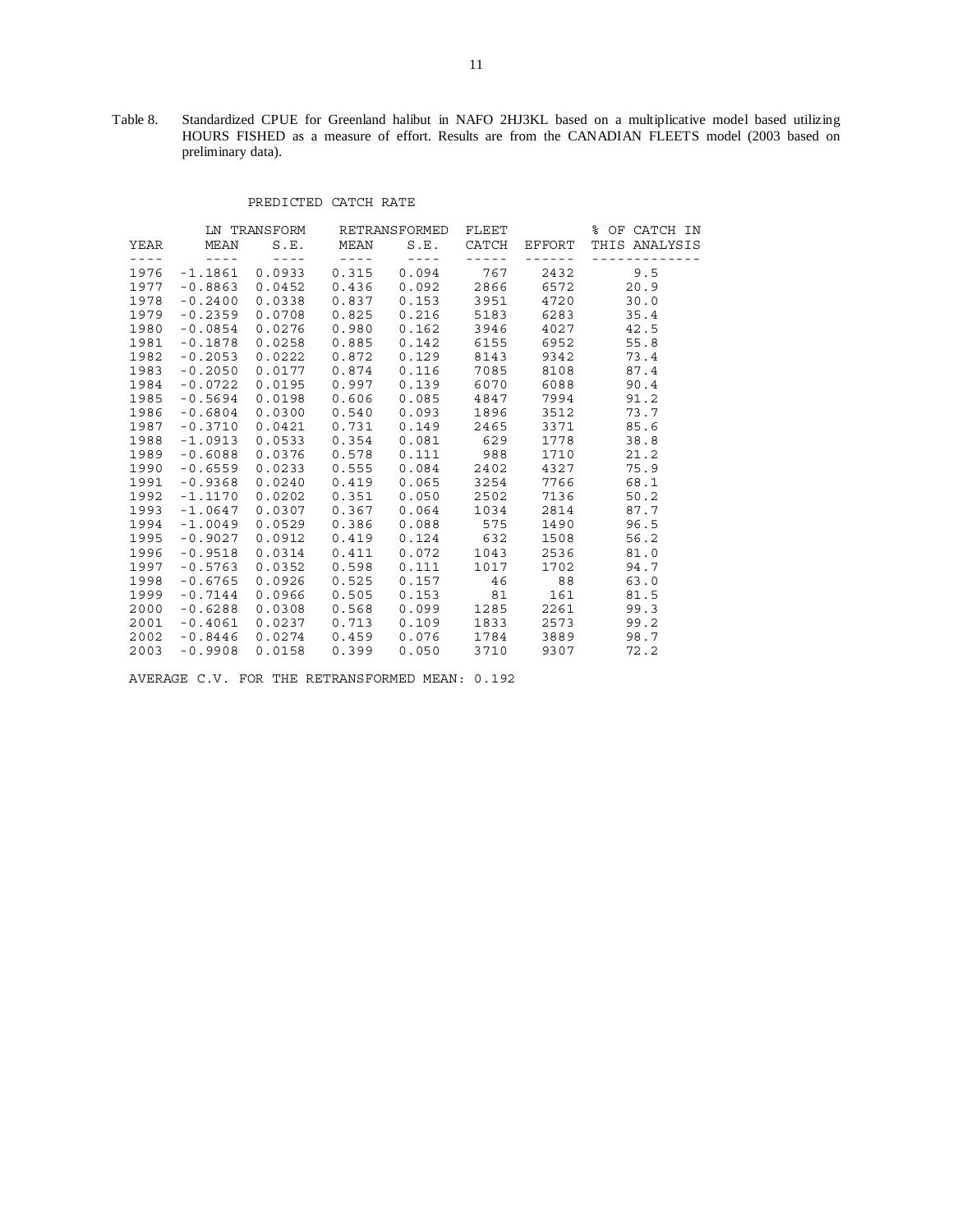Table 9. ANOVA results and regression coefficients from a multiplicative model utilized to derive a standardized CPUE for Greenland halibut in NAFO 2HJ3KL based on DAYS FISHED. Results are from the CANADIAN FLEETS model (2003 based on preliminary data).

| REGRESSION OF MULTIPLICATIVE MODEL<br>MULTIPLE R<br>0.749<br>MULTIPLE R SOUARED<br>0.562                      |                                                                                                                                                                                                                                                                                                                                                                                                                                                                                        |                                                                             |                                              |                                                                         |                                              |  |  |
|---------------------------------------------------------------------------------------------------------------|----------------------------------------------------------------------------------------------------------------------------------------------------------------------------------------------------------------------------------------------------------------------------------------------------------------------------------------------------------------------------------------------------------------------------------------------------------------------------------------|-----------------------------------------------------------------------------|----------------------------------------------|-------------------------------------------------------------------------|----------------------------------------------|--|--|
| ANALYSIS OF VARIANCE                                                                                          |                                                                                                                                                                                                                                                                                                                                                                                                                                                                                        |                                                                             |                                              |                                                                         |                                              |  |  |
| SOURCE OF<br>VARIATION                                                                                        | DF                                                                                                                                                                                                                                                                                                                                                                                                                                                                                     | SUMS OF<br>SOUARES                                                          |                                              | MEAN<br>SOUARE                                                          | F-VALUE                                      |  |  |
| -------<br>INTERCEPT<br>REGRESSION<br>$\texttt{Chtry} \texttt{Gear} \texttt{TC}$<br>Month<br>Division<br>Year | $\frac{1}{2} \frac{1}{2} \frac{1}{2} \frac{1}{2} \frac{1}{2} \frac{1}{2} \frac{1}{2} \frac{1}{2} \frac{1}{2} \frac{1}{2} \frac{1}{2} \frac{1}{2} \frac{1}{2} \frac{1}{2} \frac{1}{2} \frac{1}{2} \frac{1}{2} \frac{1}{2} \frac{1}{2} \frac{1}{2} \frac{1}{2} \frac{1}{2} \frac{1}{2} \frac{1}{2} \frac{1}{2} \frac{1}{2} \frac{1}{2} \frac{1}{2} \frac{1}{2} \frac{1}{2} \frac{1}{2} \frac{$<br>$\mathbf 1$<br>$\begin{array}{c} 44 \\ 3 \end{array}$<br>$\overline{\mathbf{3}}$<br>27 | -------<br>6.39E2<br>4.31E1<br>1.82E0<br>$11 \t 5.38E0$<br>1.19E0<br>1.88E1 |                                              | 6.39E2<br>9.79E-1<br>$6.08E-1$<br>$4.90E-1$<br>3.97E-1<br>6.97E-1 3.732 | 5.239<br>3.253<br>2.620<br>2.126             |  |  |
| RESIDUALS 180<br>TOTAL                                                                                        | 225                                                                                                                                                                                                                                                                                                                                                                                                                                                                                    | 3.36E1<br>7.16E2                                                            |                                              | 1.87E-1                                                                 |                                              |  |  |
|                                                                                                               |                                                                                                                                                                                                                                                                                                                                                                                                                                                                                        |                                                                             | REGRESSION COEFFICIENTS                      |                                                                         |                                              |  |  |
| CATEGORY<br>---------                                                                                         | CODE<br>$\omega = \omega = -1$                                                                                                                                                                                                                                                                                                                                                                                                                                                         | VAR<br>$+$<br>$\omega = \omega$                                             | REG.<br>COEF<br>$\sim$ $   -$                | STD.<br>ERR<br>$\sim$ $\sim$ $\sim$                                     | NO.<br>OBS<br>$\omega = \omega$              |  |  |
| $\texttt{Chtry} \texttt{Gear} \texttt{TC} $<br>Month                                                          | 3125<br>$\overline{9}$                                                                                                                                                                                                                                                                                                                                                                                                                                                                 |                                                                             |                                              | INT 1.565 0.345                                                         | 225                                          |  |  |
| Division<br>Year<br>1                                                                                         | 22<br>76<br>3123                                                                                                                                                                                                                                                                                                                                                                                                                                                                       | $\mathbf{1}$                                                                | $-0.503$                                     | 0.161                                                                   | 10                                           |  |  |
| 2                                                                                                             | 3126<br>27125<br>1                                                                                                                                                                                                                                                                                                                                                                                                                                                                     | $\mathbf{2}$<br>3<br>$\overline{4}$                                         | $-0.008$<br>$-0.001$<br>$-0.243$             | 0.171<br>0.127<br>0.171                                                 | 10<br>17<br>11                               |  |  |
|                                                                                                               | $\overline{a}$<br>$\overline{3}$<br>$\overline{4}$<br>5                                                                                                                                                                                                                                                                                                                                                                                                                                | 5<br>6<br>7                                                                 | $-0.124$<br>$-0.490$<br>$-0.451$<br>$-0.104$ | 0.184<br>0.151<br>0.149                                                 | - 9<br>17<br>20                              |  |  |
|                                                                                                               | 6<br>7<br>8                                                                                                                                                                                                                                                                                                                                                                                                                                                                            | 8<br>9<br>10 <sup>1</sup><br>11                                             | $-0.023$<br>0.023<br>0.119                   | 0.146<br>0.134<br>0.124<br>0.107                                        | 18<br>24<br>24<br>35                         |  |  |
|                                                                                                               | 10<br>11<br>12                                                                                                                                                                                                                                                                                                                                                                                                                                                                         | 12<br>13<br>14                                                              | $-0.289$<br>$-0.386$<br>$-0.237$             | 0.151<br>0.160<br>0.206                                                 | 13<br>12<br>7                                |  |  |
| 3                                                                                                             | 23<br>31<br>32                                                                                                                                                                                                                                                                                                                                                                                                                                                                         | 15<br>16<br>17 <sub>1</sub>                                                 | $-0.239$<br>$-0.320$<br>$-0.293$             | 0.121<br>0.128<br>0.144                                                 | 57<br>102<br>41                              |  |  |
| $\overline{4}$                                                                                                | 77<br>78<br>79                                                                                                                                                                                                                                                                                                                                                                                                                                                                         | 18<br>19<br>20                                                              | 0.221<br>0.803<br>1.045                      | 0.381<br>0.374<br>0.405                                                 | $\overline{4}$<br>6<br>3                     |  |  |
|                                                                                                               | 80<br>81<br>82                                                                                                                                                                                                                                                                                                                                                                                                                                                                         | 21<br>22<br>23                                                              | 1.071<br>0.913<br>0.893                      | 0.355<br>0.359<br>0.359                                                 | 8<br>9<br>9                                  |  |  |
|                                                                                                               | 83<br>84                                                                                                                                                                                                                                                                                                                                                                                                                                                                               | 24<br>25                                                                    | 0.833<br>1.140                               | 0.349<br>0.354                                                          | 14<br>10<br>11                               |  |  |
|                                                                                                               | 85<br>86<br>87                                                                                                                                                                                                                                                                                                                                                                                                                                                                         | 26<br>27<br>28                                                              | 0.615<br>0.564<br>1.101                      | 0.353<br>0.397<br>0.453                                                 | $\overline{4}$<br>$\overline{2}$             |  |  |
|                                                                                                               | 88<br>89<br>90<br>91                                                                                                                                                                                                                                                                                                                                                                                                                                                                   | 30<br>31<br>32                                                              | $29 - 0.048$<br>0.560<br>0.380<br>0.380      | 0.393<br>0.390<br>0.349<br>0.342                                        | $\overline{4}$<br>$\overline{4}$<br>11<br>15 |  |  |

| CATEGORY | CODE | <b>VAR</b><br># | REG.<br>COEF | STD.<br>ERR | NO.<br>OBS |
|----------|------|-----------------|--------------|-------------|------------|
|          | 92   | 33              | 0.087        | 0.342       | 19         |
|          | 93   | 34              | 0.351        | 0.358       | 14         |
|          | 94   | 35              | 0.312        | 0.392       | 4          |
|          | 95   | 36              | 0.319        | 0.448       | 2          |
|          | 96   | 37              | 0.305        | 0.360       | 8          |
|          | 97   | 38              | 0.609        | 0.364       | 7          |
|          | 98   | 39              | $-0.140$     | 0.555       | 1          |
|          | 99   | 40              | 0.214        | 0.458       | 2          |
|          | 100  | 41              | 0.515        | 0.363       | 8          |
|          | 101  | 42              | 0.779        | 0.348       | 15         |
|          | 102  | 43              | 0.408        | 0.353       | 11         |
|          | 103  | 44              | 0.213        | 0.341       | 18         |

| LEGEND FOR ANOVA RESULTS:                                 |                                      |  |  |  |  |  |  |
|-----------------------------------------------------------|--------------------------------------|--|--|--|--|--|--|
| CGT CODES: All are Stern Trawlers                         |                                      |  |  |  |  |  |  |
| $3123 = Can(NFLD) TC 3$                                   | TC 6<br>15126 = Norway               |  |  |  |  |  |  |
| $3125 = Can(NFLD) TC 5$                                   | $16127 =$ Poland<br>TC 7             |  |  |  |  |  |  |
| $3126 = "TC6 $                                            | TC 4<br>$19124 = Spain$              |  |  |  |  |  |  |
| $9125 = \text{Fra(SPM)} \quad \text{TC} 5$                | $19125 =$<br>H <sub>11</sub><br>TC 5 |  |  |  |  |  |  |
| $10127 =$ Former FRG TC 7                                 | $19126 = "$<br>TC 6                  |  |  |  |  |  |  |
| $11125 =$ Former DDR TC 5                                 | TC 5<br>$20125 =$ Former USSR        |  |  |  |  |  |  |
| $11126 = "$<br>TC <sub>6</sub>                            | $20126 =$ "<br>TC 6                  |  |  |  |  |  |  |
| $11127 = "$<br>TC 7                                       | $20127 =$ "<br>TC 7                  |  |  |  |  |  |  |
| $14124 = Japan$ TC 4   27125 = Can(M) TC 5                |                                      |  |  |  |  |  |  |
| <b>H</b> and<br>TC 6<br>$14126 =$                         | $34125$ = Russia TC 5                |  |  |  |  |  |  |
| п<br>$14127 =$<br>TC 7                                    | $34126 =$<br>$\mathbf{u}$<br>TC 6    |  |  |  |  |  |  |
| DIVISION CODES:                                           |                                      |  |  |  |  |  |  |
| $21 = 2G$ , $22 = 2H$ , $23 = 2J$ , $31 = 3K$ , $32 = 3L$ |                                      |  |  |  |  |  |  |
| $33 = 3M$ , $34 = 3N$ , $35 = 30$                         |                                      |  |  |  |  |  |  |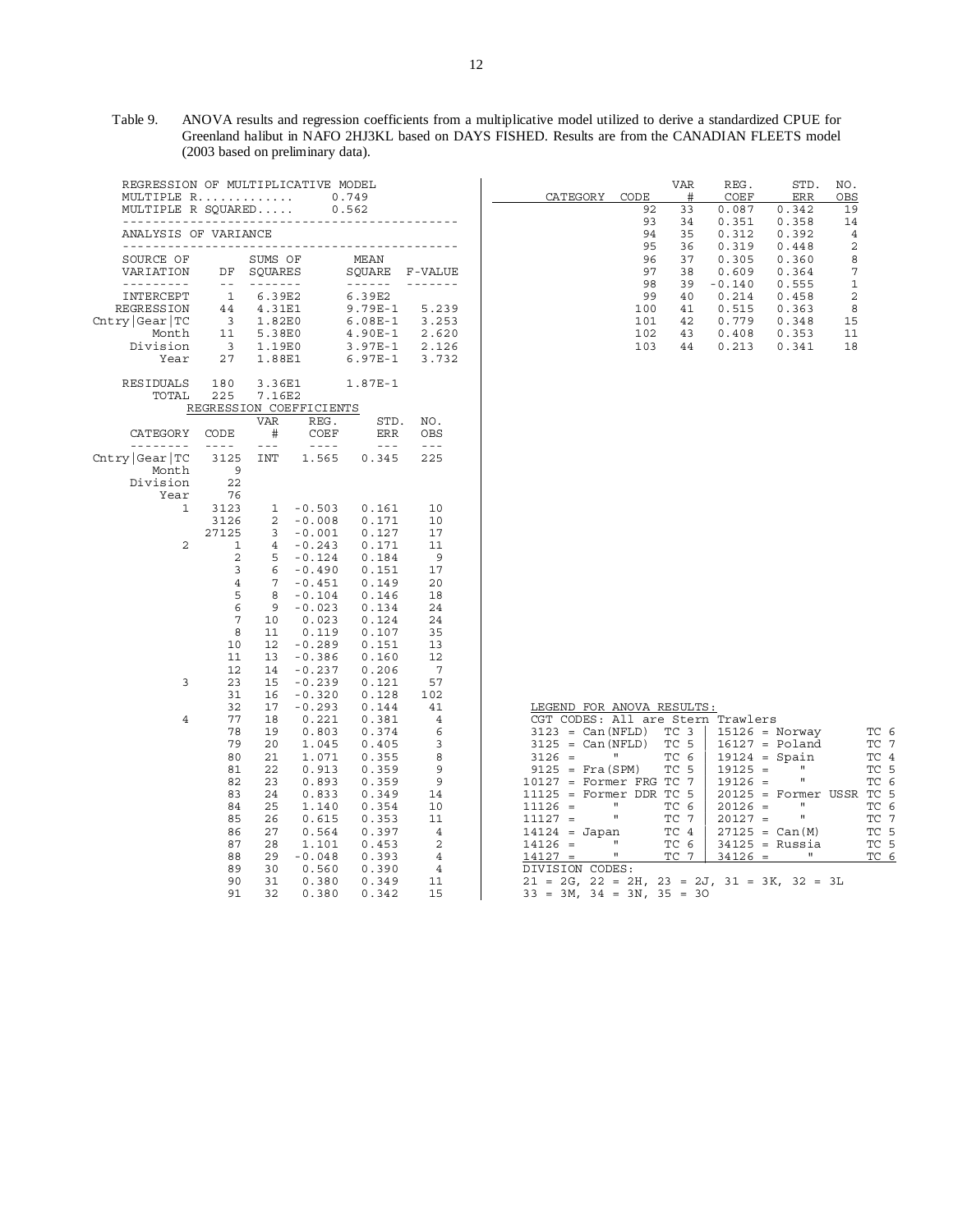Table 10. Standardized CPUE for Greenland halibut in NAFO 2HJ3KL based on a multiplicative model based utilizing DAYS FISHED as a measure of effort. Results are from the CANADIAN FLEETS model (2003 based on preliminary data).

## PREDICTED CATCH RATE

|                                                                                                                                                       |             |                                |                            | LN TRANSFORM RETRANSFORMED FLEET                                       |                                                                                                                                                                                                                                                                                                                                                                                                                                                                            |                                                                                                          | % OF CATCH IN                                                     |
|-------------------------------------------------------------------------------------------------------------------------------------------------------|-------------|--------------------------------|----------------------------|------------------------------------------------------------------------|----------------------------------------------------------------------------------------------------------------------------------------------------------------------------------------------------------------------------------------------------------------------------------------------------------------------------------------------------------------------------------------------------------------------------------------------------------------------------|----------------------------------------------------------------------------------------------------------|-------------------------------------------------------------------|
|                                                                                                                                                       |             |                                |                            |                                                                        |                                                                                                                                                                                                                                                                                                                                                                                                                                                                            |                                                                                                          | YEAR MEAN S.E. MEAN S.E. CATCH EFFORT THIS ANALYSIS               |
| $\frac{1}{2} \left( \frac{1}{2} \left( \frac{1}{2} \right) + \frac{1}{2} \left( \frac{1}{2} \right) + \frac{1}{2} \left( \frac{1}{2} \right) \right)$ |             | $\sim$ 2000 $\sim$ 2000 $\sim$ | $\alpha = \alpha = \alpha$ | $\label{eq:2.1} \mathcal{L} = \mathcal{L} + \mathcal{L} = \mathcal{L}$ | $\frac{1}{2} \left( \frac{1}{2} \right) \left( \frac{1}{2} \right) \left( \frac{1}{2} \right) \left( \frac{1}{2} \right) \left( \frac{1}{2} \right) \left( \frac{1}{2} \right) \left( \frac{1}{2} \right) \left( \frac{1}{2} \right) \left( \frac{1}{2} \right) \left( \frac{1}{2} \right) \left( \frac{1}{2} \right) \left( \frac{1}{2} \right) \left( \frac{1}{2} \right) \left( \frac{1}{2} \right) \left( \frac{1}{2} \right) \left( \frac{1}{2} \right) \left( \frac$ | $\begin{array}{cccccccccccccc} \cdots & \cdots & \cdots & \cdots & \cdots & \cdots & \cdots \end{array}$ | -----------                                                       |
| 1976                                                                                                                                                  | 1.5652      |                                | $0.1192$ 4.949             |                                                                        |                                                                                                                                                                                                                                                                                                                                                                                                                                                                            |                                                                                                          | 1.663 767 155 9.5                                                 |
| 1977                                                                                                                                                  | 1.7862      |                                | $0.0692$ 6.330             |                                                                        |                                                                                                                                                                                                                                                                                                                                                                                                                                                                            |                                                                                                          | $1.641$ 2866 453 20.4                                             |
|                                                                                                                                                       | 1978 2.3686 |                                | $0.0533$ $11.424$          |                                                                        |                                                                                                                                                                                                                                                                                                                                                                                                                                                                            |                                                                                                          | 2.609 3951 346 29.0                                               |
|                                                                                                                                                       | 1979 2.6102 | 0.0931                         |                            | 14.259  4.262  5183  363                                               |                                                                                                                                                                                                                                                                                                                                                                                                                                                                            |                                                                                                          | 35.4                                                              |
| 1980                                                                                                                                                  | 2.6359      |                                | 0.0466 14.976              | 3.205 3946 263                                                         |                                                                                                                                                                                                                                                                                                                                                                                                                                                                            |                                                                                                          | 40.0                                                              |
| 1981                                                                                                                                                  | 2.4780      | 0.0441                         | 12.804                     |                                                                        |                                                                                                                                                                                                                                                                                                                                                                                                                                                                            | 2.666 6155 481                                                                                           | 55.0                                                              |
|                                                                                                                                                       | 1982 2.4584 | 0.0304                         | 12.642                     |                                                                        |                                                                                                                                                                                                                                                                                                                                                                                                                                                                            |                                                                                                          | 2.195 8143 644 73.2                                               |
|                                                                                                                                                       | 1983 2.3980 |                                | $0.0269$ 11.923            |                                                                        |                                                                                                                                                                                                                                                                                                                                                                                                                                                                            |                                                                                                          | 1.946 7085 594 85.6                                               |
|                                                                                                                                                       | 1984 2.7054 |                                |                            |                                                                        |                                                                                                                                                                                                                                                                                                                                                                                                                                                                            |                                                                                                          | $0.0291$ 16.194 2.751 6070 375 89.6                               |
| 1985                                                                                                                                                  | 2.1800      |                                | $0.0281$ $9.581$           |                                                                        |                                                                                                                                                                                                                                                                                                                                                                                                                                                                            | 1.600 4847 506                                                                                           | 90.4                                                              |
| 1986                                                                                                                                                  | 2.1288      |                                | $0.0626$ 8.947             |                                                                        |                                                                                                                                                                                                                                                                                                                                                                                                                                                                            |                                                                                                          | 2.210 1896 212 71.5                                               |
| 1987                                                                                                                                                  | 2.6662      |                                |                            |                                                                        |                                                                                                                                                                                                                                                                                                                                                                                                                                                                            |                                                                                                          | $0.1182 \quad 14.890 \quad 4.985 \quad 2465 \quad 166 \quad 84.1$ |
|                                                                                                                                                       | 1988 1.5173 |                                | $0.0686$ 4.839             |                                                                        |                                                                                                                                                                                                                                                                                                                                                                                                                                                                            |                                                                                                          | 1.249 629 130 38.8                                                |
|                                                                                                                                                       | 1989 2.1253 |                                |                            | $0.0646$ 8.907 2.233 988 111                                           |                                                                                                                                                                                                                                                                                                                                                                                                                                                                            |                                                                                                          | 18.2                                                              |
|                                                                                                                                                       | 1990 1.9451 |                                | $0.0327$ 7.558             |                                                                        |                                                                                                                                                                                                                                                                                                                                                                                                                                                                            |                                                                                                          | 1.359 2402 318 75.4                                               |
| 1991                                                                                                                                                  | 1.9447      |                                | $0.0341$ 7.550             |                                                                        |                                                                                                                                                                                                                                                                                                                                                                                                                                                                            | 1.387 3254 431                                                                                           | 68.1                                                              |
|                                                                                                                                                       | 1992 1.6520 |                                | $0.0308$ 5.643             |                                                                        |                                                                                                                                                                                                                                                                                                                                                                                                                                                                            | 0.986 2502 443                                                                                           | 49.5                                                              |
|                                                                                                                                                       | 1993 1.9161 |                                | $0.0466$ 7.291             |                                                                        |                                                                                                                                                                                                                                                                                                                                                                                                                                                                            |                                                                                                          | 1.560 1034 142 86.7                                               |
|                                                                                                                                                       | 1994 1.8770 |                                | $0.0679$ 6.936             |                                                                        |                                                                                                                                                                                                                                                                                                                                                                                                                                                                            |                                                                                                          | 1.782 575 83 96.5                                                 |
|                                                                                                                                                       | 1995 1.8846 |                                | $0.1131$ $6.833$           |                                                                        |                                                                                                                                                                                                                                                                                                                                                                                                                                                                            | 2.241 632 92                                                                                             | 56.2                                                              |
| 1996                                                                                                                                                  | 1.8702      |                                | $0.0418$ $6.981$           |                                                                        |                                                                                                                                                                                                                                                                                                                                                                                                                                                                            | 1.416 1043 149                                                                                           | 81.0                                                              |
|                                                                                                                                                       | 1997 2.1737 |                                | $0.0464$ 9.434             |                                                                        |                                                                                                                                                                                                                                                                                                                                                                                                                                                                            |                                                                                                          | $2.015$ $1017$ $108$ $94.7$                                       |
|                                                                                                                                                       | 1998 1.4254 |                                | $0.2178$ 4.095             |                                                                        |                                                                                                                                                                                                                                                                                                                                                                                                                                                                            |                                                                                                          | 1.816 46 11 34.8                                                  |
|                                                                                                                                                       | 1999 1.7792 |                                |                            | $0.1202$ $6.127$ $2.068$ $81$ $13$                                     |                                                                                                                                                                                                                                                                                                                                                                                                                                                                            |                                                                                                          | 81.5                                                              |
| 2000                                                                                                                                                  | 2.0800      |                                | $0.0438$ $8.601$           |                                                                        |                                                                                                                                                                                                                                                                                                                                                                                                                                                                            | 1.786 1285 149                                                                                           | 98.4                                                              |
| 2001                                                                                                                                                  | 2.3440      |                                | $0.0345$ 11.252            | 2.078                                                                  |                                                                                                                                                                                                                                                                                                                                                                                                                                                                            | 1833 163                                                                                                 | 97.2                                                              |
|                                                                                                                                                       |             |                                |                            |                                                                        |                                                                                                                                                                                                                                                                                                                                                                                                                                                                            |                                                                                                          | 2002 1.9727 0.0373 7.752 1.487 1784 230 98.7                      |
| 2003                                                                                                                                                  | 1.7781      |                                |                            |                                                                        |                                                                                                                                                                                                                                                                                                                                                                                                                                                                            |                                                                                                          | 0.0219 6.430 0.950 3710 577 70.5                                  |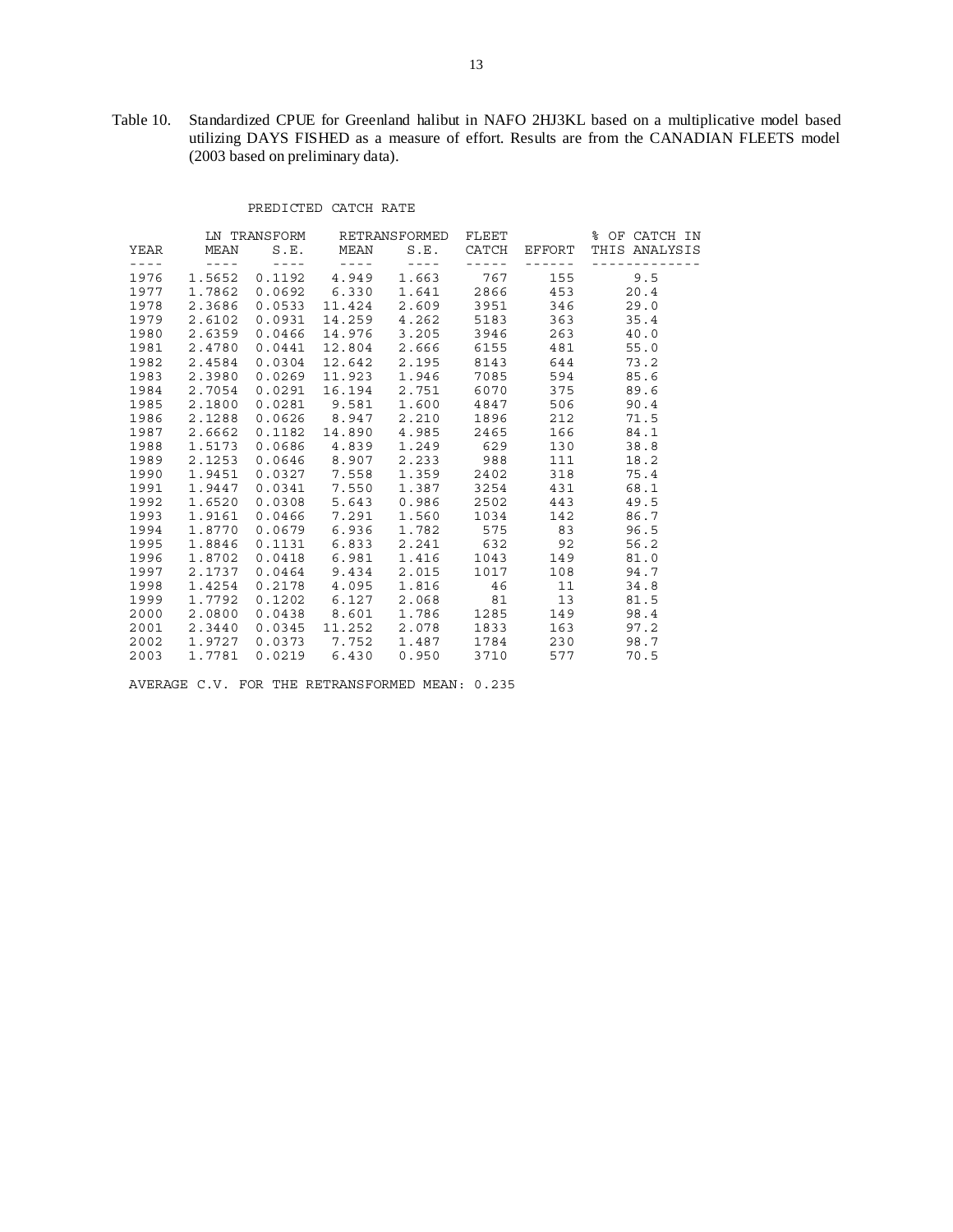

Fig. 1. Standardized Mean CPUE ± 2 standard errors for Greenland Halibut in SA2 + Div. 3KLMNO utilizing effort in HOURS fished. Upper panel is from the ALL FLEETS model, middle panel from NON-CANADIAN FLEETS model and lower panel from CANADIAN FLEETS model.